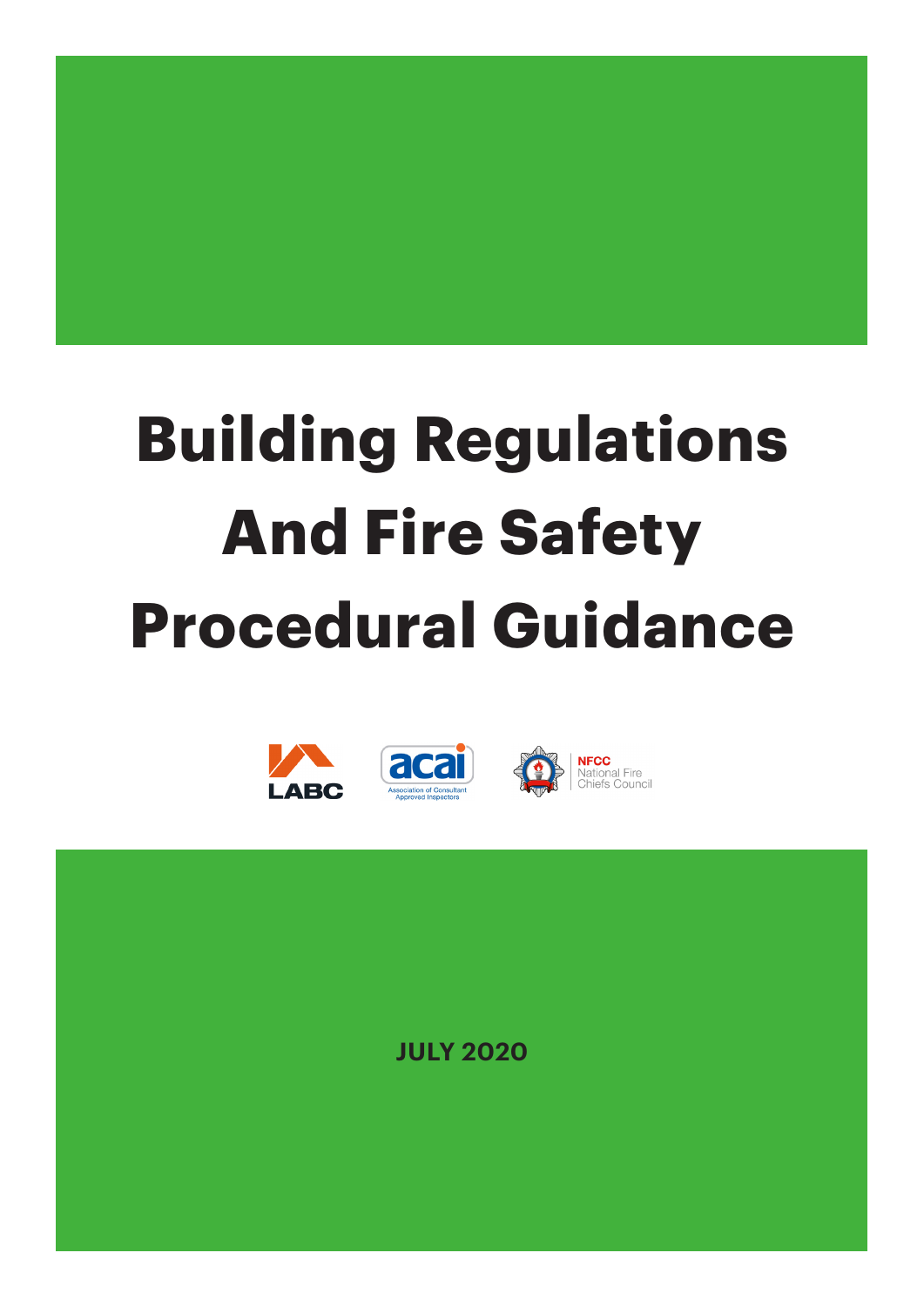# **CONTENTS**

The purpose of this non-statutory guidance is to provide building control bodies and fire and rescue services with general advice to assist with a consistent, standardised approach. The guidance does not constitute legal advice. The legal duty to carry out statutory functions will remain with building control bodies and fire and rescue services and for legal advice they should consult their respective legal advisors.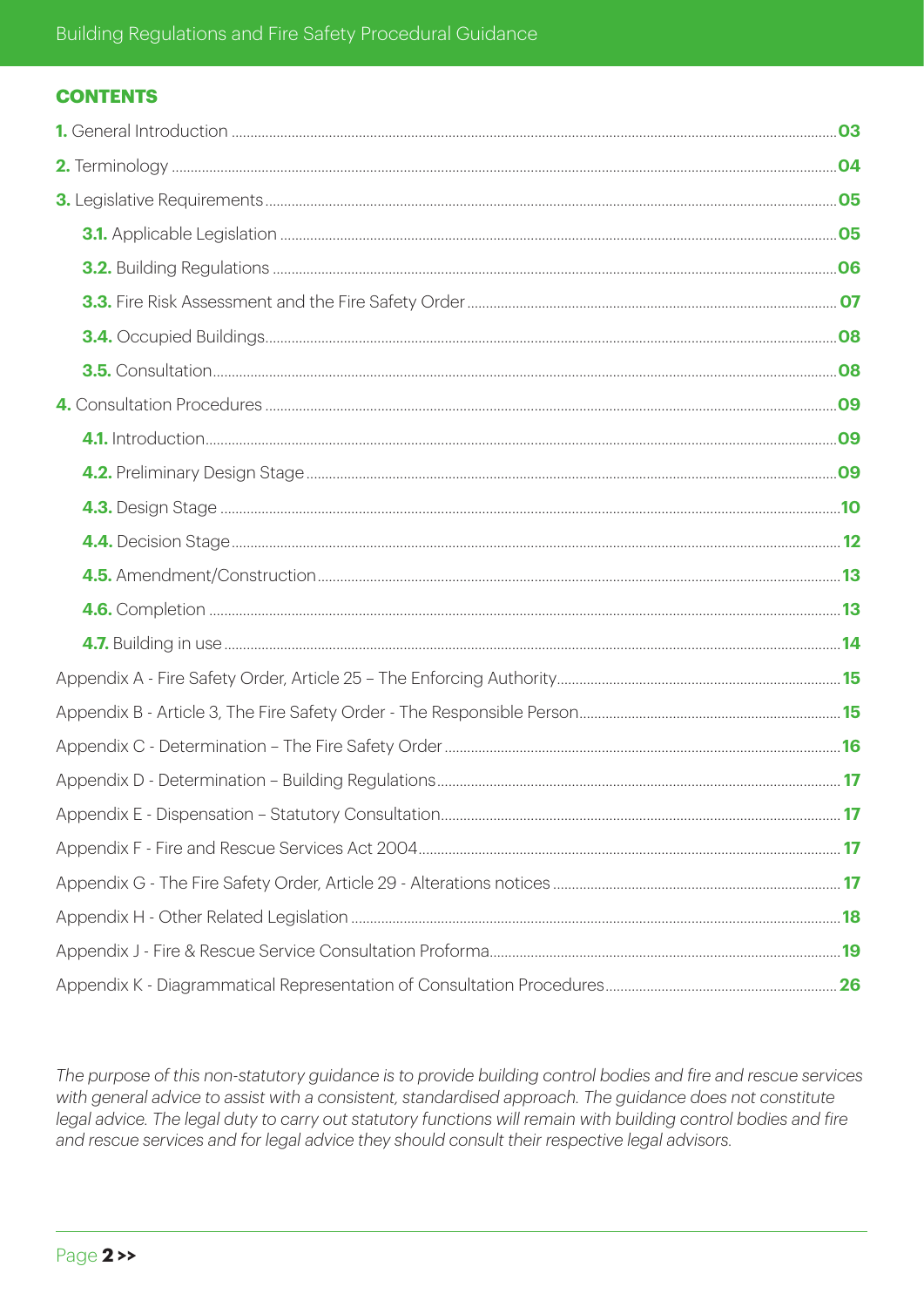# **1. GENERAL INTRODUCTION**

This guide has been prepared for use by Building Control Bodies and the Fire and Rescue Services but may also be of interest to any person with influence over a building's fire safety arrangements, such as:

- designers
- developers
- occupiers
- employers
- building owners • building safety managers
- Responsible Persons (as required by the Regulatory Reform (Fire Safety) Order 2005)
- fire risk assessors

It explains the steps involved in approving the fire safety aspects of building work, and the interaction between the Building Regulations and other statutory fire safety requirements in England and Wales.

If the procedures described in this guide are followed prior to work commencing on site, developers and designers will be able to receive fire safety information relevant to the Building Regulations and other statutory approvals in time to avoid abortive work. Owners and occupiers will also benefit, as this process will generate a basis for their fire safety management procedures and risk assessment.

By ensuring proper and timely consultation between Building Control Bodies and Fire and Rescue Services, and appropriate regard to the Fire and Rescue Service's response, there should be no need for extra building work to be undertaken at the end of a building project and before the building can be occupied for its intended purpose.

Where functional compliance has been achieved by a fire engineered or management approach, there should be no need for fire safety enforcing authorities to undertake any remedial enforcement action at the time of occupation. Developers and designers should have provided owners and occupiers with sufficient information detailing how functional compliance was achieved to enable preparation of suitable fire risk assessment and management arrangements to ensure the building is safe when occupied.

Throughout this guide it is assumed that users are appropriately competent and conversant with the technical aspects of fire safety and its regulation, or that they employ professional advisors who have a proven competence.

Although this guide has no legal force it is intended that all building control bodies and fire safety enforcing authorities should use the consultation procedures described in it as a model for arrangements they make, so that procedures will be the same throughout England and Wales.

Throughout this document there are various references to fire risk management, fire risk assessment and fire strategy. It is important to understand the principles of these terms intended within the context of the stage reached in the development process and not be restricted by terminology.

The four main stages of a development that should be considered are:

- Design phase Concept fire strategy and design RIBA stage 0-4
- Construction phase Continual review of concept fire design/strategy RIBA Stage 3 4
- Completion phase Pre-occupation fire safety assessment, handover of fire safety information (see regulation 38 of the Building Regulations) RIBA Stage 6
- Occupation phase Fire risk assessment/fire risk management strategy. RIBA Stage 7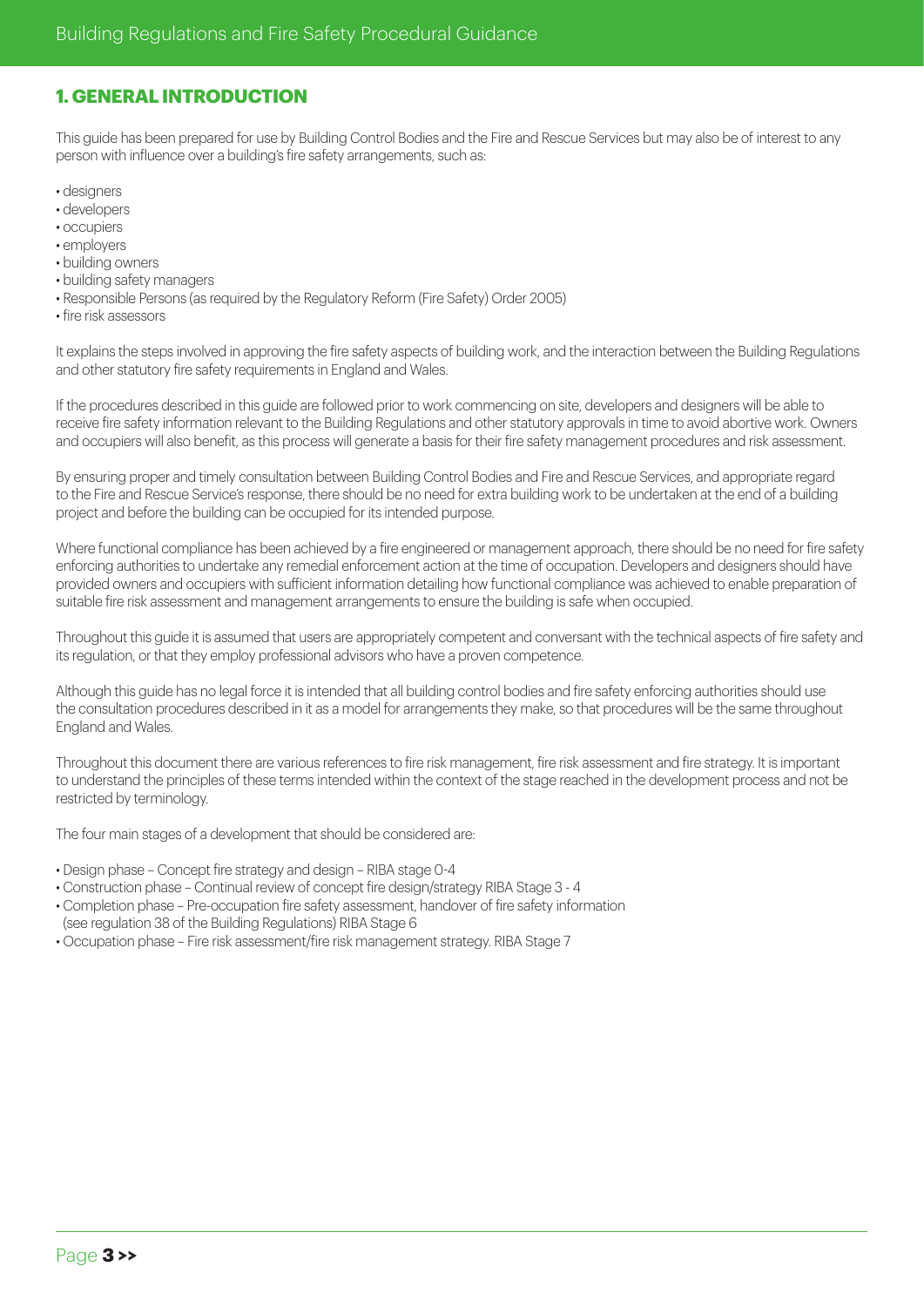# **2. TERMINOLOGY**

The following terms are used in this guide:

**Alterations Notice** - An alterations notice under article 29 of the Fire Safety Order may be served by the fire safety enforcing authority in relation to a premises constituting a serious risk (or premises which would constitute a serious risk if any change is made to them). It alerts the fire safety enforcing authority to any potential problems and allows an intervention before changes are made which significantly increase the risk.

**Amendment Notice** – A notice given by an Approved Inspector to a Local Authority amending the content or subject of an Initial **Notice** 

**Applicant** – the person responsible for obtaining approval, supplying information or making a notification, as the circumstances require. In practice this is likely to be the person carrying out the work where a requirement is imposed by the Building Regulations, while in other circumstances it is likely to be the owner or developer, or an agent of the owner or developer (e.g. their architect). In this guide the term is used to include anyone acting on behalf of the applicant.

**Approved Inspector** – a corporate body or an individual approved under section 49 of the Building Act 1984 to carry out certain building control functions.

**Approved Inspectors Regulations** – the Building (Approved Inspectors etc.) Regulations 2010 (S.I. 2010/2215) (as amended).

**Building Control Body** – a term used to include both local authority building control and approved inspectors.

**Building Notice** – a building notice should only be used for work that is not complex and by people experienced in construction. It can only be used for domestic and not commercial work. The building notice procedure is not suitable for persons intending to carry out work in relation to a building to which the Fire Safety Order applies or will apply after the completion of the building work. (Refer to regulation 13 of the Building Regulations for details and particulars where a building notice is to be given).

**Building Regulations** – the Building Regulations 2010 (S.I. 2010/2214) (as amended).

**Common Parts** – All areas of a building used as a workplace and for the purposes of a building containing a dwelling(s) those spaces used in common for circulation in and about the building including stairs, lifts, flat entrance doors, corridors and also include parts of the building in common with other parts e.g. the external walls and roofs.

**Completion Certificate** – when the work is complete and a final inspection has been carried out the local authority will, within a specified period, issue a completion certificate to the applicant, where it is satisfied, after taking all reasonable steps that the building complies with the relevant provisions of the Building Regulations. A completion certificate is evidence, but not conclusive evidence, that the Building Regulations have been complied with.

**Consultation** – exchange of information and comment between organisations, such as building control bodies and fire safety enforcing authorities, which will include correspondence and may involve face-to-face meetings.

**Final Certificate** – when a final inspection has been carried out and the building works are completed the Approved Inspector will within a specified period of time issue a final certificate to the client and local authority indicating that the Approved Inspector is satisfied that the applicant has complied with the Building Regulations for the work referred to in the initial notice. A final certificate is evidence, but not conclusive evidence, that the Building Regulations have been complied with.

**Fire and Rescue Authority** – the authority discharging the functions of the fire and rescue authority under the Fire and Rescue Services Act 2004 in the area in which the premises are, or will be, situated. In most cases the enforcement responsibilities of fire and rescue authorities are delegated to the fire and rescue service.

**Fire Safety Enforcing Authority** – the body responsible for enforcing the Fire Safety Order. This will normally be the fire and rescue authority but maybe another designated body in certain circumstances (see Appendix A).

**Fire Safety Order** – the Regulatory Reform (Fire Safety) Order 2005 (S.I. 2005/1541).

**Full Plans** – deposit of full plans is necessary when using a local authority building control service for work in relation to a building to which the Fire Safety Order applies or will apply after the completion of the building work. Detail plans and other documents as necessary are required to show full constructional details of the proposed works. (Refer to regulation 14 of the Building Regulations for details and particulars where a full plans submission is to be given.)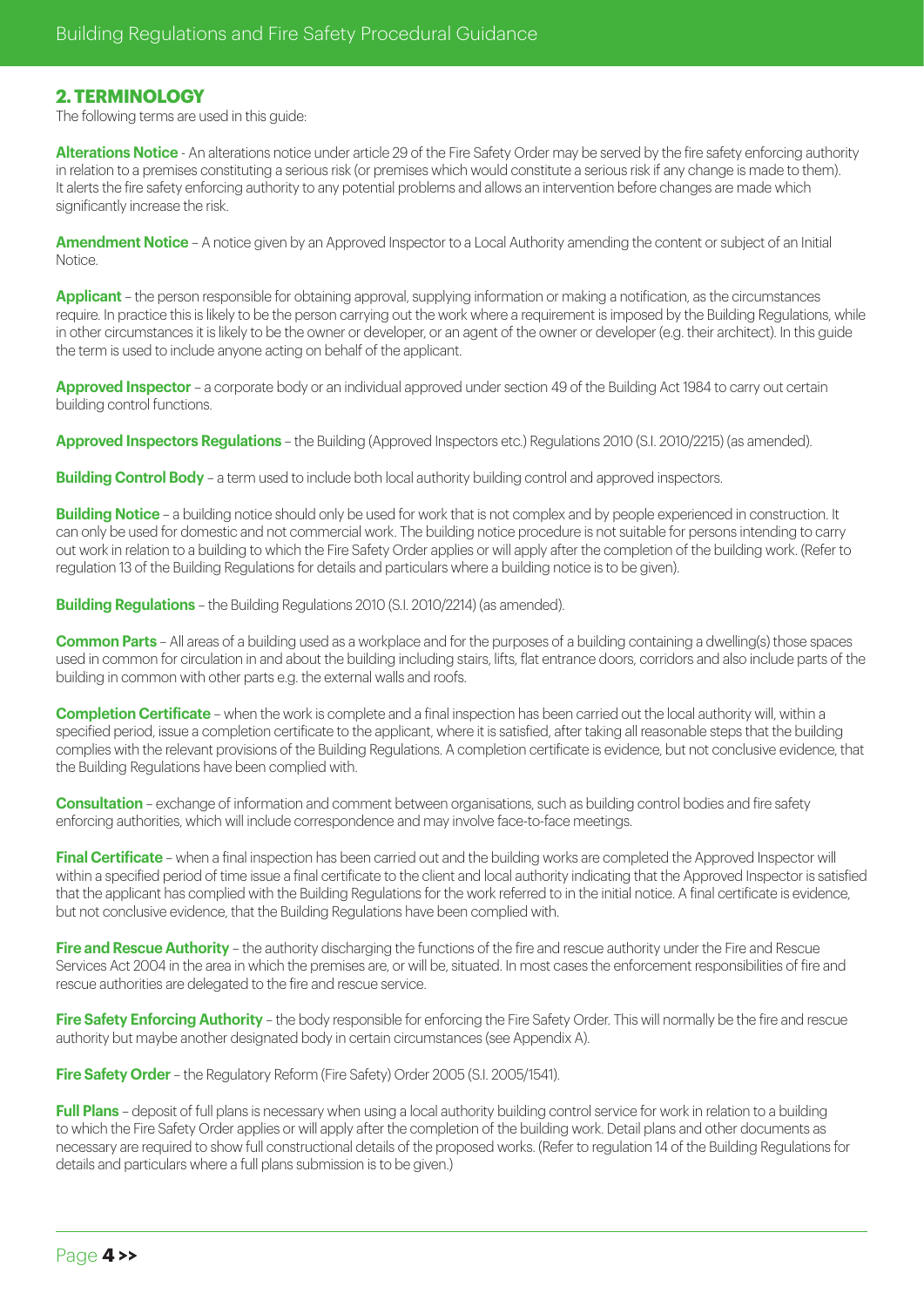**Initial Notice** – where the building control body is an Approved Inspector, the Approved Inspector will submit a document to the local authority known as an initial notice. Once the initial notice is accepted, the local authority's statutory building control role is suspended and the Approved Inspector takes on the responsibility for checking compliance with the Building Regulations and, where necessary consultation with the fire and rescue service.

**Local Authority** – the local authority empowered to carry out the building control function and to enforce the Building Regulations in its area by virtue of section 91(2) of the Building Act 1984.

**Plans Certificate** – where an Approved Inspector receives plans associated with an Initial Notice given for a project and certifies that the plans satisfy the functional requirements of the Building Regulations.

**Qualitative Design Review (QDR)** – Process drawing on the experience and knowledge of fire engineer(s) and the design team in which significant fire hazards are identified, the problem simplified and the inputs and extent of any quantitative analysis are identified. This is defined and carried out in accordance with BS 7974.

**Responsible Person** – the person defined in article 3 of the Fire Safety Order and having the duties for compliance with the Order as prescribed in article 5 (see Appendix B).

# **3. LEGISLATIVE REQUIREMENTS**

# **3.1. APPLICABLE LEGISLATION**

This guide is mainly concerned with the Building Regulations 2010 (as amended), which applies only in England and Wales. There is separate legislation covering building in Scotland and Northern Ireland.

# **3.1.1. BUILDING REGULATIONS**

The Building Regulations apply to any building work defined in regulation 3 or to any building work in relation to a material change of use as defined in Regulation 5 of the Regulations. However, section 4 of the Building Act 1984 provides exemptions for some buildings belonging to statutory undertakers, the United Kingdom Atomic Energy Authority and the Civil Aviation Authority. Regulations 8 & 9 and Schedule 2 to the Building Regulations exempts various types of building according to their use or size. Buildings belonging to, or that are occupied by, the Crown authorities are also currently exempt from the procedural requirements of the Regulations but not the substantive requirements. Section 5 of the Building Act provides for prescribed public bodies to be exempt from the procedural requirements of the Building Regulations. The Mayor's Officer for Policing and Crime is currently prescribed for this purpose by regulation 10 of the Building Regulations.

Fire safety requirements are given in Part B of Schedule 1 to the Building Regulations. These cover means of escape, means of early warning, fire spread, and access and facilities for the fire and rescue service. Guidance on some ways of meeting the requirements is given in Approved Document B (Fire safety), which is split into two volumes: Volume 1 – Dwellings (England); Dwellinghouses (Wales), and Volume 2 – Buildings other than dwellings (England); Buildings other than Dwellinghouses (Wales).

# **3.1.2. THE FIRE SAFETY ORDER**

There are general duties under the Article 8 of the Fire Safety Order to take such fire precautions as may be required to ensure that premises are safe for the occupants and those in the immediate vicinity. There is also a general duty to carry out a fire risk assessment.

The Order applies to all non-domestic premises, which includes the common parts of apartment buildings and both the common and shared parts of houses in multiple occupation. Article 6 of the Order does exclude some premises, such as mines, vehicles, and land forming part of an agricultural or forestry undertaking. For any building or part of building to which the order applies, Article 45 of the Fire Safety Order also places a duty on local authorities to consult with the enforcing authority where it is proposed to erect, extend, or structurally alter a building or where there is a change of use that would bring the FIRE SAFETY ORDER into force on the building (or any part of the building to which the order applies).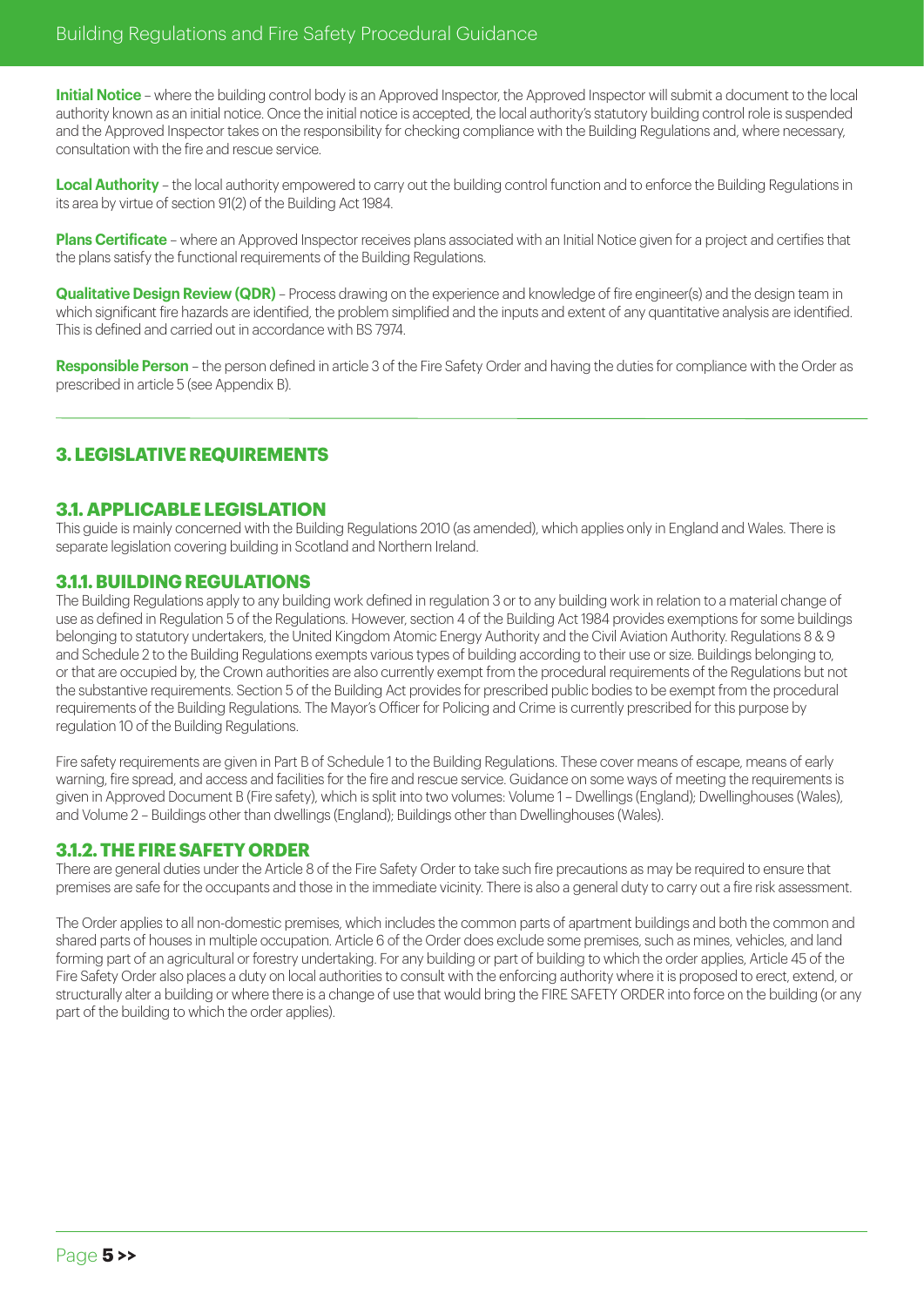# **3.1.3. PARALLEL APPLICATION**

Most building work, and certain changes of use involving buildings that are subject to the Building Regulations, will also be subject to the Fire Safety Order once the work is complete and the building is occupied for its intended purpose other than individual dwellings.

The parallel application of the fire safety requirements of the Building Regulations and the Fire Safety Order emphasises the need for consultation at the earliest opportunity between the applicant and the administrating bodies involved.

The consultation procedures described in this guide are intended to ensure that there should be:

- no need for extra building work to be done after the end of a building project and before a building can be occupied for its intended purpose, and
- no unexpected challenges for owners and occupiers in meeting their ongoing fire safety management responsibilities as a consequence of management commitments made by developers and designers to secure functional compliance at the application stage.

Whilst the Building Regulations do not impose any requirements on the management of buildings, it is unrealistic to assume that a building with impractical or unsustainable management requirements will have met the functional requirements. The ongoing management of a building would be enforced via the Fire safety Order, so buildings should not be approved where they are designed in such a way that safety could be compromised by unrealistic or unsustainable management requirements.

# **3.1.4. THE DIVISION OF RESPONSIBILITY**

There are two main bodies with which designers, developers and occupiers of buildings may have dealings concerning fire safety: the building control body and the fire safety enforcing authority.

Building control bodies are responsible for checking for compliance with the requirements of the Building Regulations. The Regulations are concerned with building work and with material changes of use (which may give rise to requirements for building work) and the requirements for fire safety will apply to most buildings. These requirements are intended to ensure that the necessary measures for the safe use of the building are incorporated into the design and construction of the building.

The fire safety enforcing authority is responsible for the enforcement of the Fire Safety Order, which concerns the safety of people in relation to the operation, management and use of certain buildings once occupied.

Building work that complies with the Building Regulations' requirements for fire safety will normally be satisfactory when the building is occupied. However, where alterations to an existing building are involved, compliance with the Building Regulations will not always result in the fire precautions to parts of that building being upgraded. The Building Regulations do not require improvements to be made in areas where, before the work starts, a relevant requirement does not comply with the Regulations and after completion that area will not be any more unsatisfactory. However, there may be hazards and risks associated with the specific operations of the occupier that would not be covered by the Building Regulations and would need to be taken into account to meet the requirements of the Fire Safety Order. There is obvious practical value in taking these other fire safety matters into account, where possible, in the design and construction phases, although the legislation only becomes applicable on occupation of the building.

The Fire Safety Order encompasses the concept of continuous improvement and in order to reduce the risk in an existing building, where work is proposed, responsible persons should review their fire safety precautions to take account of changes in guidance and technology.

During the design and construction phases of a project, the building control body will check on compliance with the requirements of the Building Regulations. In order to facilitate the consultation process it should take a co-ordinating role with the fire safety enforcing authority and, where appropriate, other regulatory bodies. Any recommendations and advice given must be channelled through the building control body to the applicant.

Once a building is occupied and in use, the fire safety enforcing authority takes on the co-ordinating role as it has the enforcement role for the Fire Safety Order. Licensing and registration authorities must ensure that the fire safety enforcing authority is consulted about fire safety matters concerning premises that need to be licensed or registered.

# **3.2. BUILDING REGULATIONS**

It is the responsibility of anyone carrying out building work to comply with the relevant requirements of the Building Regulations. The Approved Documents associated with the Regulations provide guidance for some of the more common building situations. However, there may well be alternative ways of achieving compliance with the requirements. The design and construction of building work is subject to checks by a building control body. Applicants can decide whether to apply to the Local Authority for building control services or to appoint an Approved Inspector.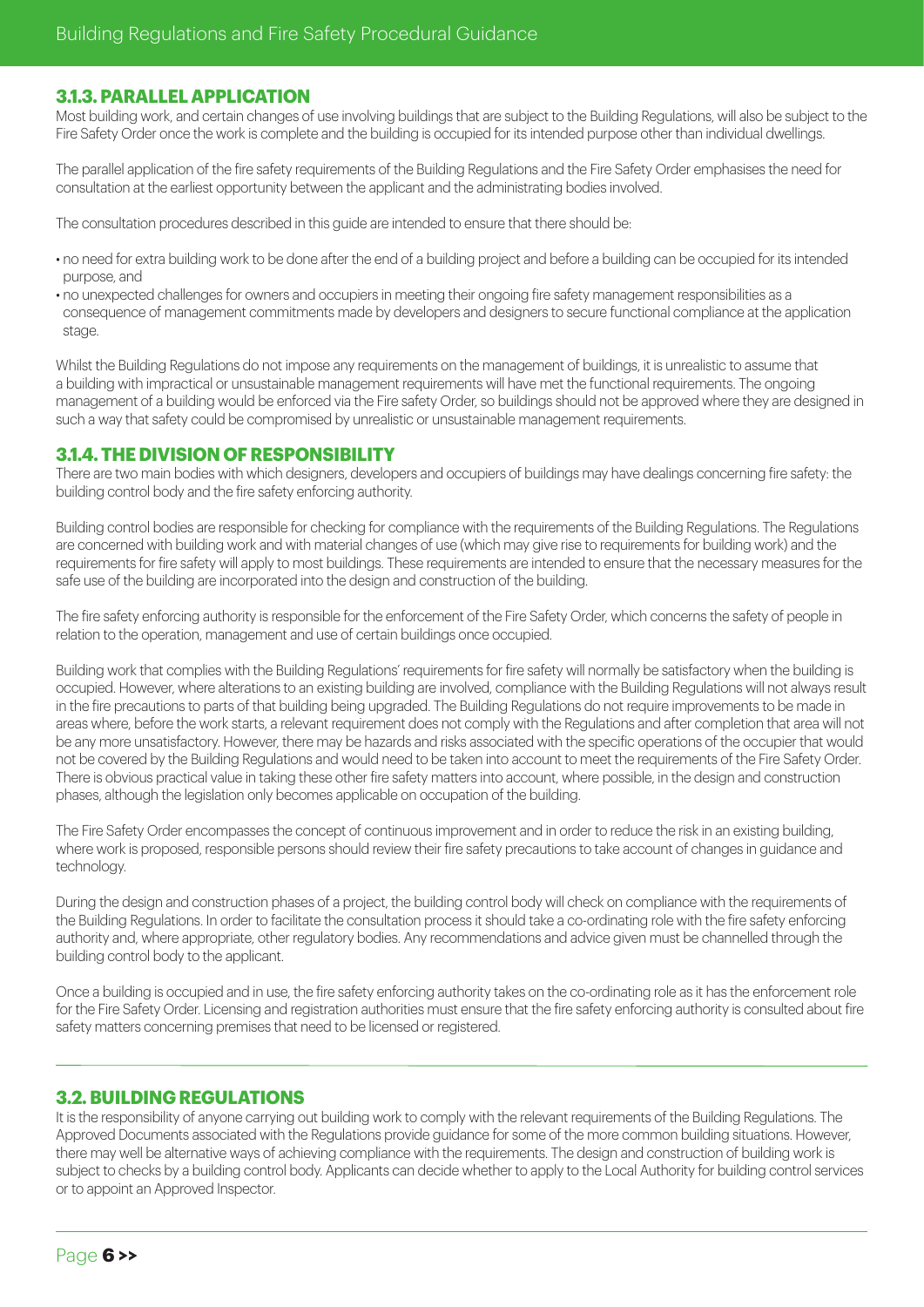# **3.2.1. LOCAL AUTHORITY BUILDING CONTROL**

Where the applicant chooses to use the Local Authority there will generally be a choice of two routes: the full plans procedure or the building notice option. Deposit of full plans involves the passing or rejection of plans. A notice of pass or rejection must be given within a 5-week time limit (or 2 months if the applicant agrees) and there is a facility to request a determination of disagreements from the Secretary of State or, in Wales, Welsh Ministers (see Appendix D). A building notice, however, is simply given to the Local Authority at least 2 clear working days before work begins.

Where the building is to be put to a use where the Fire Safety Order applies (see 3.1.2, page 5), or will apply after completion of the work, then the full plans procedure must be used (see regulation 12 of the Building Regulations). On satisfactory completion the Local Authority is required to issue a Completion Certificate and it is recommended that a copy is sent to the fire safety enforcing authority.

# **3.2.2. APPROVED INSPECTOR BUILDING CONTROL**

If an Approved Inspector is engaged, the person intending to carry out the work and the inspector must jointly give the Local Authority an initial notice. The Local Authority has 5 days in which to accept or reject the notice. If the Local Authority has neither accepted nor rejected the notice by the end of that period, the notice is deemed to be accepted.

Once the notice has been accepted the Approved Inspector is responsible for supervising the work. If the applicant wishes to have detailed plans of the work certified as complying with the Building Regulations, and the Approved Inspector is satisfied with the plans, they may issue a plans certificate to the applicant and the Local Authority. The Approved Inspector must consult with the local Fire and Rescue Service at initial notice, amendment notice, plans certificate and before giving a final notice. There is a facility to request a determination of disagreements from the Secretary of State or, in Wales, Welsh Ministers (see appendix D). When the work is complete the Approved Inspector must give the Local Authority a final certificate and send a copy to the fire safety enforcing authority.

# **3.2.3. LIAISON BETWEEN BUILDING CONTROL BODIES (BCBs)**

It is not uncommon for different building control bodies to deal with different parts or different stages of a single development (e.g. the construction and then fit out of a shopping centre). In such circumstances it is important that each of the building control bodies is made aware of any fire protection arrangements/strategies that are outside the scope of its responsibility but which could have an impact on the works that it is dealing with. Responsibility for ensuring there is adequate liaison between building control bodies lies with the applicant. Building control bodies should make the applicant aware of this responsibility and ensure that the Fire and Rescue Service are aware when different BCBs are being used. The use of the adopted Fire & Rescue Consultation Pro-Forma will assist with this liaison (for F&RS Consultation Proforma see Appendix J)

# **3.3. FIRE RISK ASSESSMENT AND THE FIRE SAFETY ORDER**

By virtue of the Fire Safety Order, the Responsible Person (see Appendix B) is required to ensure that a fire risk assessment is carried out for their premises. This must be a suitable and sufficient assessment of the risks to which relevant persons are exposed for the purpose of identifying the general fire precautions that need to be taken to comply with the requirements under the Order. The Fire Safety Order also requires that the responsible person makes arrangements for the effective planning, organisation, control, monitoring and review of the preventive and protective measures.

If there are five or more employees, or the premises are subject to a licence or an alterations notice (see Appendix G) then significant findings of the fire risk assessment and the fire safety arrangements must all be recorded. This may include the fire precautions put in place to address any significant findings and any groups of persons identified by the assessment as being especially at risk. This information should be presented on request to the fire safety enforcing authority as part of a fire safety management plan.

Although these requirements are applicable to a building while in operation, it is recommended that the designers of a building to develop a concept fire strategy as part of the design process. The level of detail of this strategy will be determined by the amount of information available to the designer and whether or not the eventual occupier of the building is known at the design stage.

The inclusion of a fire strategy as part of the Building Regulations submission can assist the fire safety enforcing authority in providing advice at an early stage as to what, if any, additional provisions may be necessary when the building is first occupied. For building designs that place a reliance on fire engineering or place management expectations on the occupier, the fire strategy document is an essential means of providing this information and communicating it between relevant parties. Whilst not currently required by legislation, the fire strategy, is a key document and can eventually be passed on to the Responsible Person along with the other relevant fire safety information required at the time of completion, as required by regulation 38 of the Building Regulations. It will also assist the Responsible Person in developing their fire risk assessment for the purposes of the Fire Safety Order, and it will act as a record of the rationale behind the fire safety design of the finished building. The in-use fire risk assessment should be a reviewed regularly, culminating in an assessment based on the design information that has been passed along the design supply chain. This ensures that the level of detail relating to the systems and other control measures within the building is high from the outset and that the end user and their risk assessors are aware of all the fire safety aspects of the building.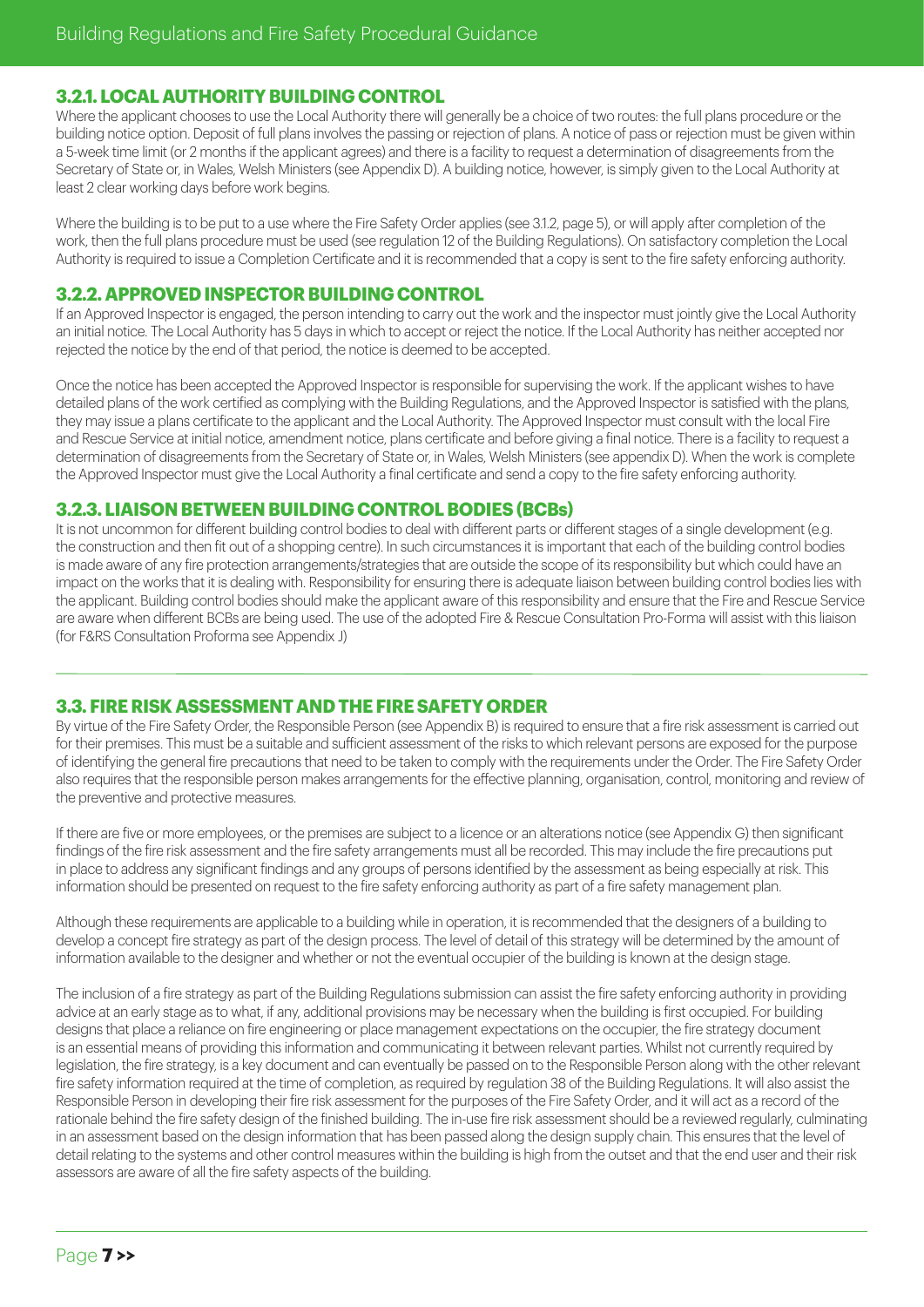It is fundamental to the principle of the Fire Safety Order that fire precautions may need to change and evolve with the building throughout its life. Fire risk assessments should be dynamic and kept constantly under review to make sure that precautions are suitable and sufficient. Fire and rescue authorities may also recommend that the results of the fire risk assessment are considered where building work is due to take place, in order to ensure that any existing safety deficiencies are addressed appropriately.

# **3.4. OCCUPIED BUILDINGS**

Responsibility for ensuring that a building, once occupied, is provided with appropriate fire safety arrangements rests with the Responsible Person. It is essential therefore that the Responsible Person ensures a fire risk assessment has been carried out when occupying new or existing buildings that have had building works completed, or when contemplating alterations or extensions to existing buildings. The Responsible Person should ensure that the fire safety arrangements in place are adequate and comply fully with the requirements of the Fire Safety Order.

When considering the fire safety measures for the building in use, the fire safety enforcing authority should have regard to any fire safety information produced that may have been undertaken as part of the design and approvals processes and subsequently by the Responsible Person in the discharge of their duties under the Fire Safety Order. Consultation between the designer/applicant, the building control body and the fire safety enforcing authority; with the recording of risk assessments and other relevant information, throughout the design, approvals and construction process should be retained by all relevant dutyholders and ensure that any subsequent need for a variation in the fire safety measures provided is avoided, or at least kept to a minimum.

Additional fire safety measures should only become necessary because of hazards and risks that were not identified or known prior to occupation of the building, or at the time of the Building Regulations approval and consultation process. It is essential therefore that the fire safety enforcing authority is fully consulted on all relevant matters during the design and construction phases and that its advice on the fire safety measures for the building is incorporated, if appropriate, into the final building design.

If, in an effort to achieve an acceptable level of fire safety (i.e. will ensure relevant legislative compliance), the views of the fire safety enforcing authority and the building control body differ and cannot be resolved, the building control body should ensure that the applicant is made fully aware of the concerns of the fire safety enforcing authority. The building control body must also inform the applicant that there may be a possibility the fire safety enforcing authority will take enforcement action under the Fire Safety Order upon occupation of the building.

# **3.5. CONSULTATION**

When a building is likely to be used for a purpose that is subject to the fire safety requirements of other legislation, consultation between the relevant bodies is an essential part of the building control procedure. While there are clear distinctions of jurisdiction between building work and an occupied building, it is often impossible when considering the overall level of safety in a building to separate physical fire safety measures and the way in which the building will be managed when occupied.

Effective fire safety management becomes increasingly important if designers and developers intend to propose management solutions to achieve functional compliance in lieu of physical fire safety measures (or the physical fire safety measures are complex in their nature).

This guide describes the statutory consultations that fire safety enforcing authorities and building control bodies are obliged to carry out. It also indicates where discussions may be needed to consider fire safety proposals at an earlier stage than those required for statutory consultation to keep all parties informed and avoid delays. These discussions may be between the applicant and the building control body only, or they may also involve the fire safety enforcing authority.

Designers and developers who intend to propose complex fire safety solutions with commensurately complex management commitments upon occupation should involve the future occupier in discussions at the earliest possible stage. Future occupiers may not have the desired capacity to take on complex management arrangements.

Where a building control body is formally engaged in checking the compliance of building work with the Building Regulations and the building in question is to be put to a use to which the Fire Safety Order applies (see 3.1.2, page 5), or will apply after completion of the work, there are statutory requirements to consult the fire safety enforcing authority at certain stages of the process.

These consultations are necessary so that the fire safety enforcing authority is aware of the erection or alteration of buildings in which they may have a direct or indirect interest or responsibility. They also provide an opportunity to make the applicant aware of action that may have to be taken on non-building regulation matters in order to satisfy any other fire safety legislation once the building is occupied.

Fire safety enforcing authorities and building control bodies will often hold useful information relating to the design of existing buildings. The consultation process provides an opportunity to share this information with the other parties.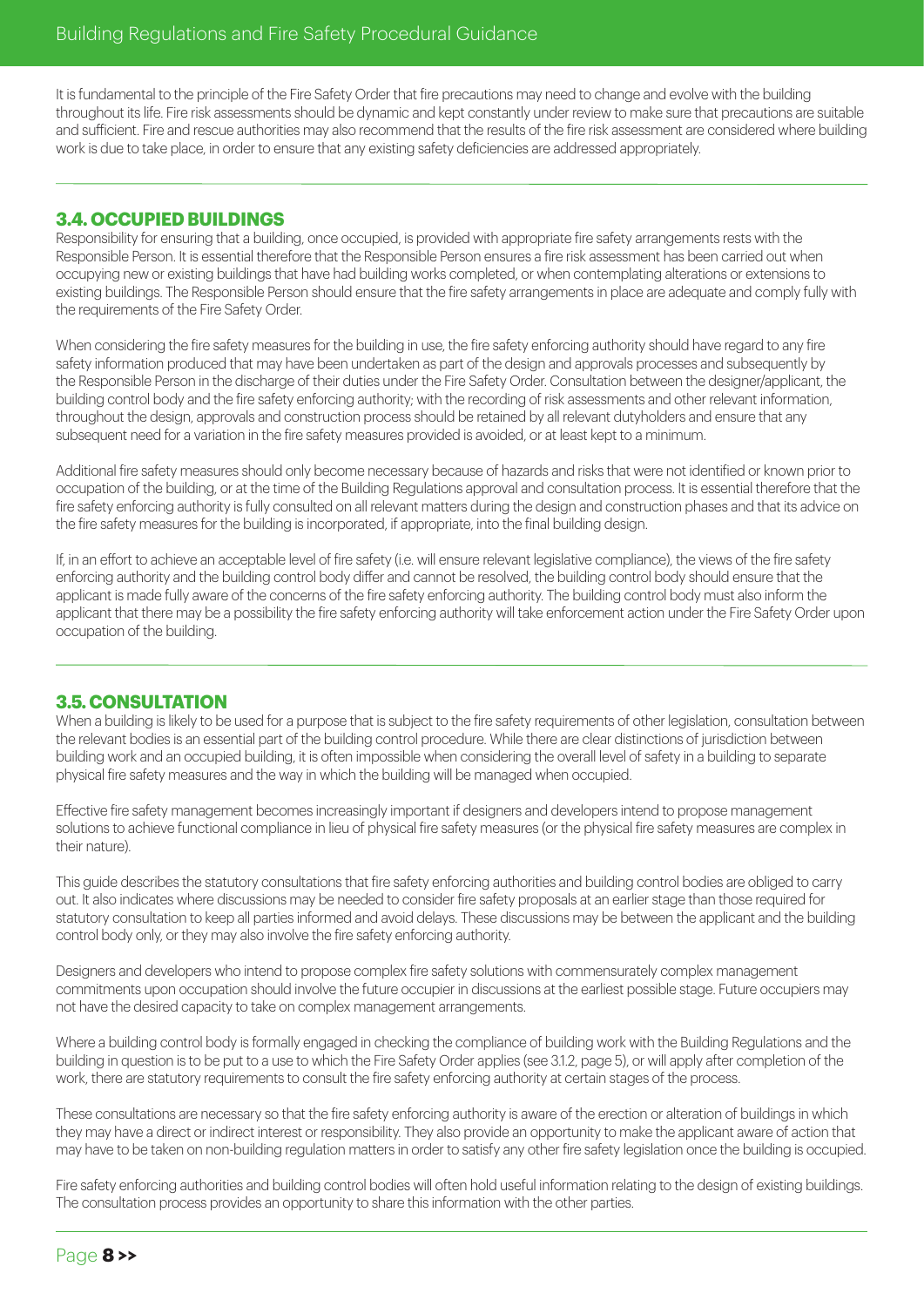There may be occasions when more than one building control body is dealing with different building work within the same building. In these circumstances it is strongly advised that they consult with each other, as necessary, to avoid any conflict that might otherwise arise.

Consultation with all relevant parties can also help to achieve consensus where alternative technical or passive fire protection solutions may be available, such as during the specification of fire detection and fire alarm systems. Effective decisions made at the specification stage can prevent the need for corrective action after completion of the building work and the often considerable costs of rectification.

The fire safety enforcing authority must also consult with the Local Authority and, where an initial notice is in force, the relevant Approved Inspector before issuing an enforcement notice under the Fire Safety Order that would oblige a person to make an alteration to a premises.

The nature and timing of consultations and their statutory basis are described in detail in Section 4.

# **3.5.1. CONSULTATION – OTHER LEGISLATION**

There are provisions in other primary legislation and, in some places, in Local Acts that require consultation to take place between local authorities and fire authorities. This guidance should also be used in those instances (see Appendix H)

Under regulation 12(5) of the Approved Inspectors Regulations, an Approved Inspector must consult the fire safety enforcing authority if a Local Act would have required the Local Authority to do so had they been undertaking the building control function. The applicant should check with the building control body to see whether there are any Local Acts in force. These Acts are usually enforced by the Local Authority only.

Many premises are controlled through a licensing procedure in which fire safety matters are an important concern. Article 43 of the Fire Safety Order has the effect that conditions of licence can have no effect on fire safety matters that could be addressed by the Order. Before issuing a licence in relation to premises to which the Fire Safety Order applies, the licensing authority must first consult with the fire safety enforcing authority (article 42).

# **4. CONSULTATION PROCEDURES**

# **4.1. INTRODUCTION**

This section describes the consultation procedures that should be followed at different stages of the building control process. During these stages the building control body (BCB) is the co-ordinating authority, as explained above, and its consultation with the fire safety enforcing authority is crucial. It is very important that all parties should respond within agreed timescales, and that they should play an active part in maintaining good communications. Responses should not be unnecessarily delayed and subject to agreement between the BCB and the fire safety enforcing authority (FSEA). Notification should be provided where parties are unable to meet the agreed timescales, with an indication of when a response will be provided.

The consultation process should be conducted to ensure that both the building control body and the fire safety enforcing authority fulfil their roles in an efficient and effective way, the Fire and Rescue Service Consultation Pro Forma in Appendix J will assist with this.

The process for deposited plans is likely to be delayed if designs are presented without prior consideration of fire safety. Where local authorities undertake building control there are statutory time limits on the period for consideration of plans and so delays may lead to the rejection of plans.

# **4.2. PRELIMINARY DESIGN STAGE**

Involving the BCB and the FSEA at an early stage can often result in reduced costs. As such, at the early stages of a project the designer may wish to seek advice about the fire safety aspects of the scheme. The designer's first approach should preferably be to the BCB. However, whichever body is contacted should determine, as far as it is able, which other authorities or bodies are likely to have an interest and inform the applicant of the necessary application or consultation procedures.

If the building or part of the building is to be put to a use where the Fire Safety Order applies or will apply after completion of the work, the FSEA will have powers that may influence the design of the building.

# **4.2.1. ADVICE FROM THE FSEA**

In responding to an independent approach from a designer or occupier for goodwill advice under the Fire and Rescue Services Act 2004 (see Appendix F), the FSEA should point out that in respect of the Building Regulations, or other legislation for which it is not directly responsible, it can offer only observations. It should refer the applicant to a BCB, and where appropriate other enforcing authorities for guidance.

Any advice the FSEA does give, including informal advice, should be in writing and should clearly indicate which matters in its opinion:

• may need to be addressed to ensure compliance with the Fire Safety Order when occupied, or • are only advisory and not enforceable under legislation.

A copy of the advice should be provided for the BCB.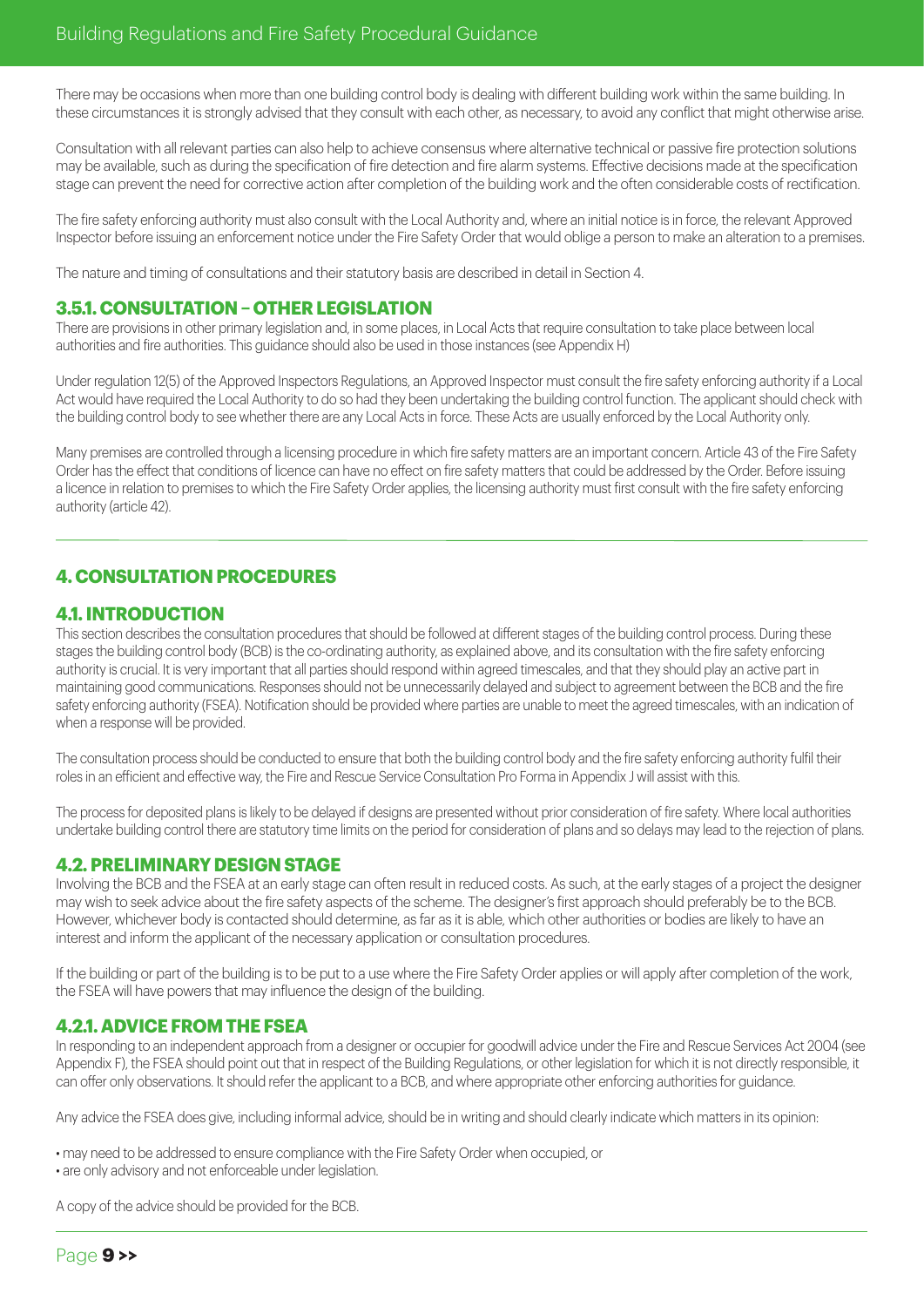# **4.2.2. UNUSUAL OR COMPLEX APPROACH TO FIRE SAFETY**

Where there are aspects of the design that follow an unusual or complex approach to fire safety, the designer should request a joint meeting with the FSEA and the BCB so as to negate the potential for additional works or onerous management procedures to comply with the fire safety order, this may well involve reference to the BS 7974 suite of documents and the formal QDR process. Competencies of all involved should be commensurate with the complexity of the scheme.

At this meeting the BCB should take the co-ordinating role. A record of the main points of the meeting should be circulated to all parties, which clearly distinguishes between:

- requirements of the Building Regulations
- requirements of the Fire Safety Order
- advice that is not enforceable under legislation
- minutes of meetings where variations on guidance or deposited plans have been agreed
- any steps the BCB intends to take to seek 3rd party assessment of any designs by a competent person/fire engineer

# **4.3. DESIGN STAGE**

If the building is to be put to a use where the Fire Safety Order applies or will apply after completion of the work, the BCB is required to consult with the FSEA at certain stages within the process as prescribed by legislation. For local authorities, the relevant requirements are in Article 45 of the Fire Safety Order and for Approved Inspectors this is detailed in Regulation 12 of the Approved Inspectors Regulations.

While the legislation and associated procedures for local authorities and approved inspectors may be different, the purpose of consultation is the same; that is, to seek the comments of the FSEA regarding the fire safety measures that will be necessary to meet the legislation (other than the Building Regulations) that will apply to the building once it is in use and management procedures put into place. This should allow them to reach mutually compatible views on whether plans/design and building work are satisfactory from the standpoints of the Building Regulations and of fire safety measures for buildings in use. However, the advice given by the building control body and the fire safety enforcing authority does not extend to providing design consultancy.

In addition to giving such comments, the FSEA may wish to offer observations to the BCB in relation to the Building Regulations. These should be clearly and separately identified.

Consultation also provides the opportunity for the FSEA and the BCB to discuss additional fire precautions not required by legislation.

# **4.3.1. NON-STATUTORY CONSULTATION**

Even if there is no formal requirement to consult, consultation may still be desirable in many cases, such as:

- where the BCB proposes to accept measures that are unusual or complex or which deviate from the general guidance for requirement B5 of the Building Regulations; for example, large single private dwellings where access and facilities for fire-fighters is more complex
- where the size or location of the development might have implications for the disposition of fire and rescue service resources, for example, some sport stadia
- where the FSEA is not the fire and rescue authority and the size or location of the development might have implications for the disposition of fire and rescue service resources
- where vulnerable person(s) are to be housed and the FSEA may wish to be notified in order to provide appropriate community fire safety advice

# **4.3.2. INFORMATION REQUIRED**

To facilitate consultation, the BCB will provide a package of information that demonstrates compliance with Part B together with the F&RS Consultation Proforma (the package of information may include drawings, detailed fire strategies, reports from specialists such as smoke control contractors or structural engineers, third party reports and specialist technical software such as Computational Fluid Dynamics (CFD)).

In cases where no statutory consultation is involved, the BCB may still choose to consult the FSEA.

For Local Authority Building Control, regulation 14 of the Building Regulations requires the applicant to provide two extra copies of those plans which demonstrate compliance with Part B for consultation purposes. For Approved Inspectors, the applicant will need to agree the requirements for submission of plans and details with the Approved Inspector. The FSEA may, by agreement accept the electronic submission of drawings.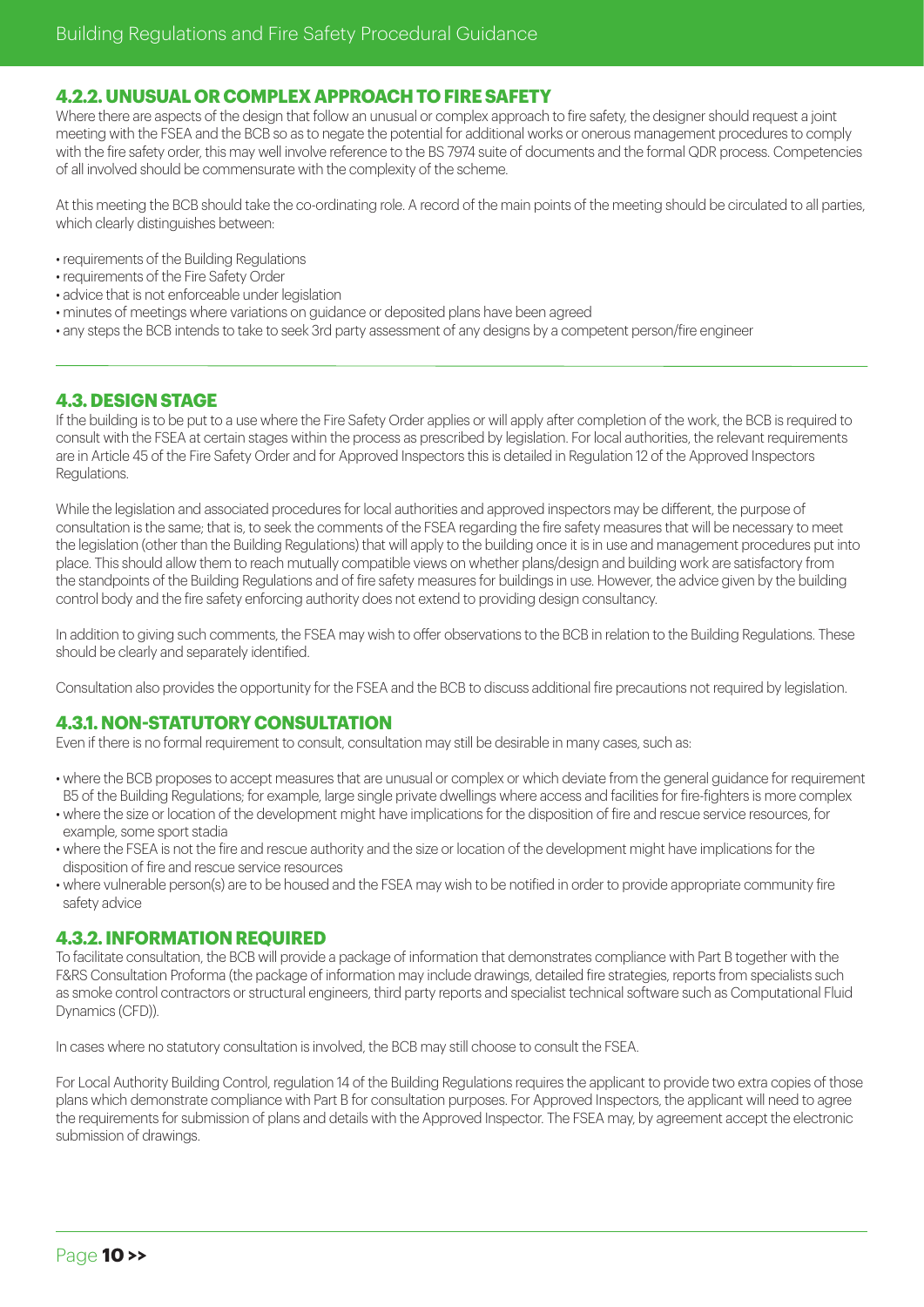# **4.3.3. REQUIREMENTS SPECIFIC TO LOCAL AUTHORITY BUILDING CONTROL**

Where plans are deposited with a Local Authority for approval and the building is to be put to a use where the Fire Safety Order applies or will apply after completion of the work, the Local Authority is required to consult with the FSEA in accordance with article 45 of the Fire Safety Order before passing or conditionally passing the plans.

Section 16 of the Building Act 1984 only allows local authorities 5 weeks, or 2 months if agreed in writing, to pass or reject plans. The FSEA must therefore, respond in good time.

#### **4.3.4. REQUIREMENTS SPECIFIC TO APPROVED INSPECTORS**

Where an Approved Inspector has been appointed and the building is to be put to a use where the Fire Safety Order applies, or will apply after completion of the work, the Approved Inspector is required to consult with the FSEA, preferably before or as soon as is practicable after issuing an initial notice and before giving a plans certificate or final certificate to the Local Authority.

An Approved Inspector may not give a plans certificate or final certificate until 15 working days have elapsed from the date on which the Approved Inspector consulted with the FSEA, unless the authority has replied before the end of the 15 days (regulation 12 of the Approved Inspectors Regulations). Where projects are complex and are likely to require more detailed scrutiny by the FSEA, early consultation is advised.

# **4.3.5. INFORMATION RECEIVED IS DEFICIENT**

If the BCB is not satisfied that the proposals comply with the Building Regulations, it may send the applicant a list of queries / comments or additional information it considers necessary. Consultation with the FSEA should be meaningful and informed; the BCB would not normally consult the FSEA until it is reasonably satisfied that compliance with the Building Regulations is demonstrated. If the deficiencies are minor the BCB may decide to proceed with consultation, attaching a copy of its list of the necessary amendments (clearly identified as such) to the information it sends to the FSEA. However, the BCB may wish to arrange, where practicable and in agreement with the local fire and rescue service, a pre-consultation meeting with the FSEA if it is aware of very specific issues that it wishes to discuss prior to formal consultation. This is strongly recommended for complex projects and where projects are in an advanced stage of construction.

If the proposals need substantial amendment or the information provided is inadequate then the process may be delayed. It is therefore very important that the application shows that full account has been taken of the requirements of Part B if such delays are to be avoided.

In some cases, a Local Authority may be prepared to consider relaxing or dispensing with a requirement under Regulation 11 of the Building Regulations, in which case additional consultation with the FSEA may be required (see Appendix E). (Note, only Local Authorities and not Approved Inspectors are able to relax or dispense with a requirement).

# **4.3.6. INFORMATION PACKAGE SENT TO FSEA**

Once the BCB is reasonably satisfied that the proposals comply with the Building Regulations it will send to the FSEA at least one copy of drawings that relate to compliance with Part B (i.e. which identify the intended physical fire precautions) together with any supporting documentation it considers useful or needed for review. That might include correspondence between the BCB and the applicant. It may also be helpful at this point for the BCB to advise the FSEA of any unusual aspects of the design. The FSEA may, by agreement accept the electronic submission of drawings.

If the BCB is aware of any information that may assist the FSEA or if it has given goodwill advice on additional precautions that are advisable but not enforceable under legislation (see Appendix F) then the BCB should include this information with the consultation documents. The BCB should make it clear which documentation has been used to assess compliance.

The FSEA should make its comments to the BCB in writing and within 15 working days, or such period as may be agreed, so that the BCB can meet its own obligations and the Local Authority can issue a decision within the timescale laid down in the Building Act 1984 (5 weeks from the date of deposit or a maximum of 8 weeks with the applicant's agreement).

# **4.3.7. COMMENTS BY FSEA**

The FSEA's comments must clearly distinguish between matters that:

- must be complied with under the Fire Safety Order when the building is occupied
- must be complied with to meet other fire safety legislation other than the Building Regulations
- are only advisory and not enforceable under legislation (see Appendix F)

Note, in addition to giving such comments, the FSEA may wish to offer observations to the BCB in relation to the Building Regulations. These should be clearly and separately identified.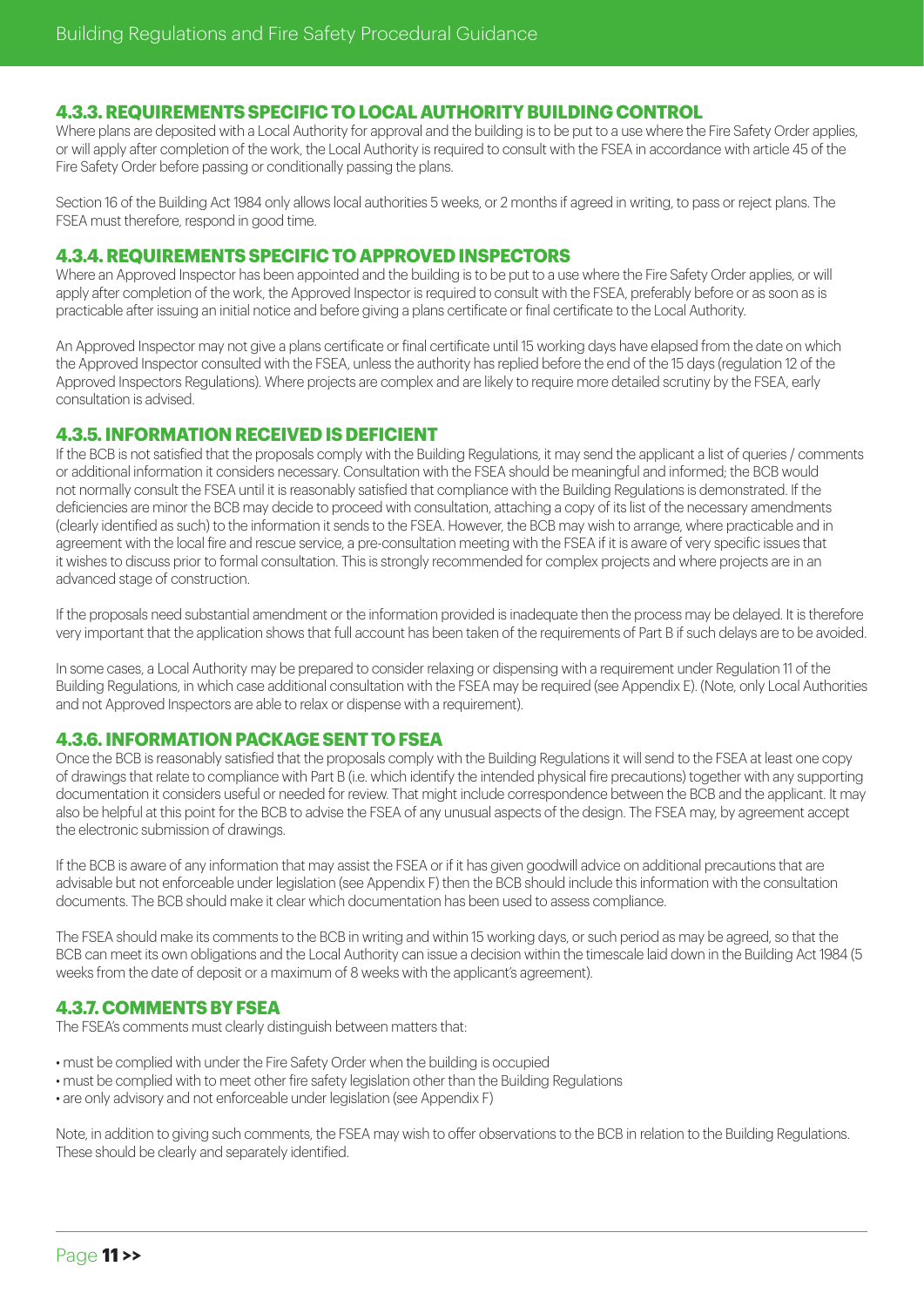# **4.3.8. DIFFERENCE IN VIEWS BETWEEN FSEA AND BCB**

If, in the effort to achieve an acceptable fire safety package, the views of the FSEA and the BCB are incompatible (as a result of the differing scopes of their respective powers), the BCB and the FSEA should seek to resolve the matter quickly and simply with the applicant. Failing this, the FSEA should set down its concerns and recommendations in a formal written case, which may include details of any enforcement action it may take upon occupation of the building, to the BCB, which should retain a copy and ensure that a copy is provided to the applicant.

The BCB must have regard to the FSEA's comments before reaching its decision on plans or, in the case of an Approved Inspector, before deciding on a final or plans certificate. In giving its decision, the BCB should include a copy of any comments from the FSEA so that the applicant is fully aware of the possibility that the FSEA may require additional works on occupation of the building.

# **4.4. DECISION STAGE**

Having plans passed by the Local Authority or certified by an Approved Inspector can give protection from enforcement action under the Building Regulations where those plans have been followed.

Where a full plans application has been submitted to a Local Authority the authority must issue a decision notice within the statutory time limit. It may reject the plans, pass them or pass subject to conditions.

In cases where an Approved Inspector is undertaking building control, if the applicant requests a plans certificate, the Approved Inspector must do so if they are satisfied that the plans comply with the Building Regulations (see section 50(1) of the Building Act 1984).

The BCB should supply the applicant with a copy of the comments and advice provided by the FSEA. In the event that the FSEA proposes to require physical changes in plans or work that are beyond the requirements of the Building Regulations, the BCB should make the applicant aware.

Note: a Local Authority cannot give a notice under section 36 of the Building Act 1984 requiring alterations if building work conforms to plans that have been passed by the Local Authority. In cases where an Initial Notice ceases to be in force without a final certificate having been given, the Local Authority may not give a notice under section 36(1) in relation to work that conforms to plans that are the subject of a plans certificate issued by the Approved Inspector.

# **4.4.1. AMENDED PLANS AND SUPPORTING DOCUMENTATION**

On many projects the design of the building will change during the design and construction stages. Plans may be amended a number of times before and after the Statutory Consultation. If the applicant submits amended plans following a statutory consultation because of changes relating to fire safety, the BCB should re-consult the FSEA using the agreed FSEA Consultation Proforma along with the package of all relevant information. It is good practice to clearly identify what changes have been proposed to facilitate a timelier response from the FSEA. The FSEA may accept the electronic submission of the package of information.

Where an Approved Inspector has been appointed, some proposed changes in a building project may require the giving of an Amendment Notice to the Local Authority, altering the description of the work given in the original Initial Notice. If work introduced by the Amendment Notice concerns a building which is to be put to a use where the Fire Safety Order applies, or will apply after completion of the work, and is subject to Part B requirements, the Approved Inspector will then need to formally consult with the FSEA again under regulation 12 of the Approved Inspectors Regulations 2010.

# **4.4.2. ALTERATIONS NOTICES**

Where the FSEA feels that for example, the management or fire engineered approach proposed to secure functional compliance is particularly onerous it may issue an Alterations Notice under the Fire Safety Order requiring the occupier to inform the FSEA before making any changes to any fire safety arrangements.

Where, under article 29 of the Fire Safety Order, an Alterations Notice has been served in respect of any premises then the Responsible Person must notify the FSEA before making any changes to the premises (as specified within the alterations notice), to any services, fittings or equipment in the premises or to the quantity of dangerous substances present in the premises that may result in a significant increase in risk. When notifying the FSEA the Responsible Person may be required to provide details of the changes proposed and a copy of the relevant fire risk assessment if this is stated within the alterations notice (see Appendix G).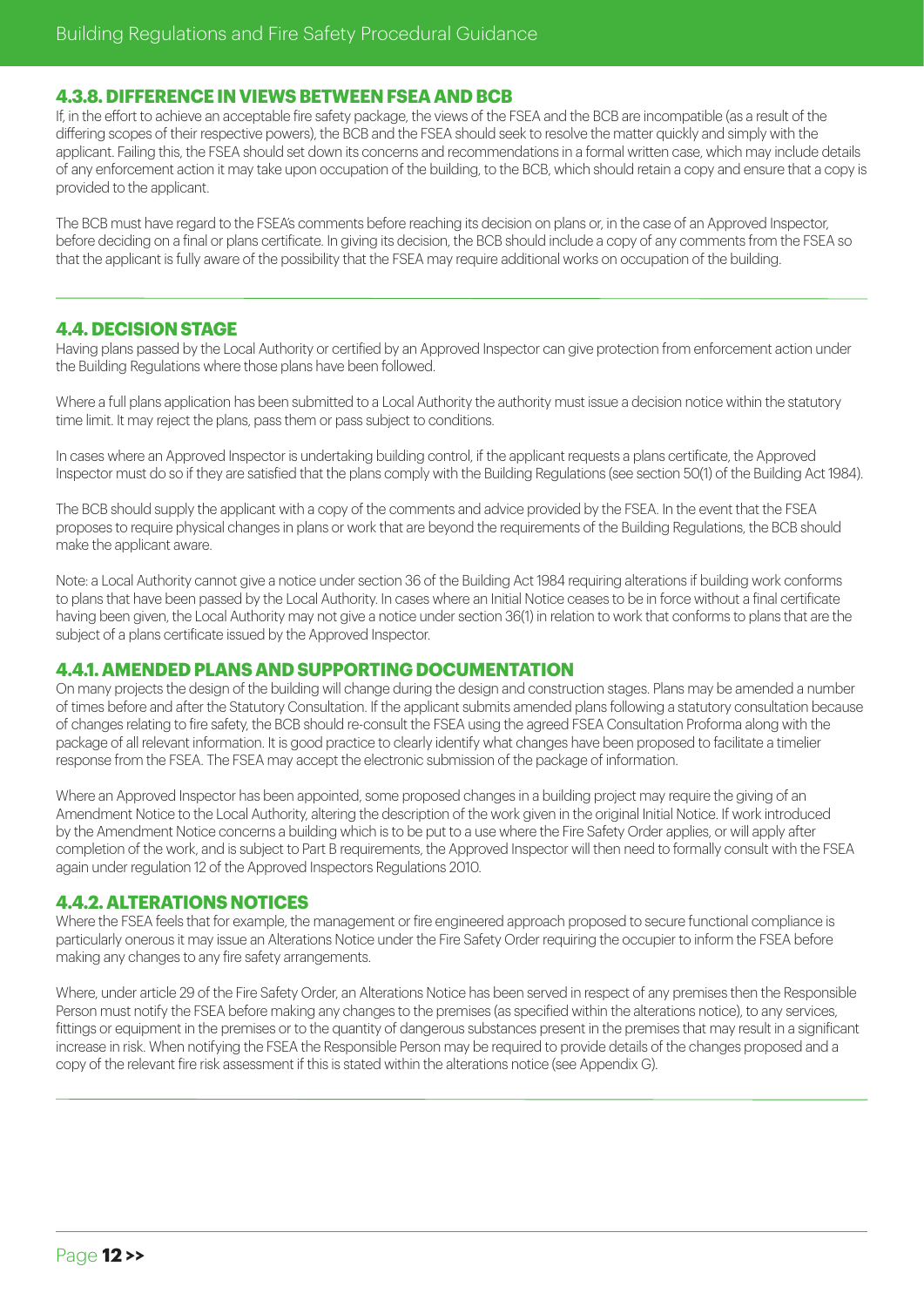# **4.5. AMENDMENT/CONSTRUCTION**

As work proceeds the BCB will make inspections as appropriate based upon the risk. The purpose of these inspections is to assess the works as they progress to assess compliance with the Building Regulations, which relate to fire safety and other requirements of the Building Regulations. Building Regulations do not address the risk of fire during the construction work. Fire matters during construction work are covered by overlapping construction and fire safety legislation.

The Health & Safety Executive is normally the fire safety regulator for construction sites under Fire Safety Order and the Construction (Design & Management) Regulations 2015 (CDM2015). CDM2015 covers emergency procedures, routes and exits, fire detection and firefighting on construction sites. Exceptions to this include where a construction site is contained within, or forms part of, another occupied workplace. The FSEA for the permanent premises will deal with fire safety for both this and the construction work. In most workplaces, this will be the fire and rescue authority.

The Health and Safety Executive has published the following guidance on fire safety in construction:

L153 Managing health and safety in construction (ISBN 978 0 7176 6626 3).

HSG 168 Fire Safety in Construction (ISBN 978 0 7176 6345 3). (This guide is currently being revised.)

# **4.6. COMPLETION**

Where a building to which the Fire Safety Order applies, or will apply on completion of work, is erected or extended or is subject to a material change of use, the applicant must assemble a package of 'as built' information that records the fire safety design of the building.

At or before completion of building work or any occupation of the building, whichever occurs first, the applicant must pass this fire safety information to the Responsible Person (see Appendix B)

# **4.6.1. INFORMATION REQUIRED BY REGULATION 38**

Regulation 38 of the Building Regulations provides that where a building is erected or extended, or is subject to a material change of use, and that building will be put to a use where the Fire Safety Order applies, or will apply on completion of building work, fire safety information must be provided to the Responsible Person by the applicant no later than the date of completion of the work or the date of occupation, whichever is the earlier. The information is essential to assist the Responsible Person to meet their legal obligations in terms of undertaking a suitable and sufficient fire risk assessment for the building. It should include all fire safety design measures in appropriate detail and with sufficient accuracy to assist the Responsible Person to operate and maintain the building in reasonable safety. Where a fire strategy has been prepared this should also be included.

The BCB should be provided with written confirmation when this has been done.

The exact amount of information and level of detail necessary will depend on the nature and complexity of the building's design (further guidance on what information should be provided is given in section 17 of Approved Document B - Volume 1 (2019) and section 19 of Approved Document B - Volume 2 (2019) in England or Appendix G of Approved Document B - Volume 2 in Wales).

Regulation 38 defines 'fire safety information' as information relating to the design and construction of the building or extension, and the services, fittings and equipment provided in or in connection with the building or extension which will assist the responsible person to operate and maintain the building or extension with reasonable safety.

#### **4.6.2. COMPLETION OR FINAL CERTIFICATES**

The BCB should not give a Completion Certificate (in the case of a Local Authority) or Final Certificate (in the case of an Approved Inspector) unless it has written confirmation from the applicant that the appropriate information required by Regulation 38 has been provided to the Responsible Person. See regulation 17 of the Building Regulations and regulation 8 of the Approved Inspectors Regulations respectively.

When the building work is complete the applicant must notify the BCB.

# **4.6.3. COMPLETION BY A LOCAL AUTHORITY BCB**

Where a Local Authority is supervising the work, regulation 16(4) of the Building Regulations requires that the Local Authority is notified of the completion of the building work not more than 5 working days after completion. If the Local Authority is satisfied that the work complies with the requirements of the Building Regulations, it should issue a completion certificate. The Local Authority may as a matter of good practice consult at this stage; such a consultation need not necessarily involve additional plans.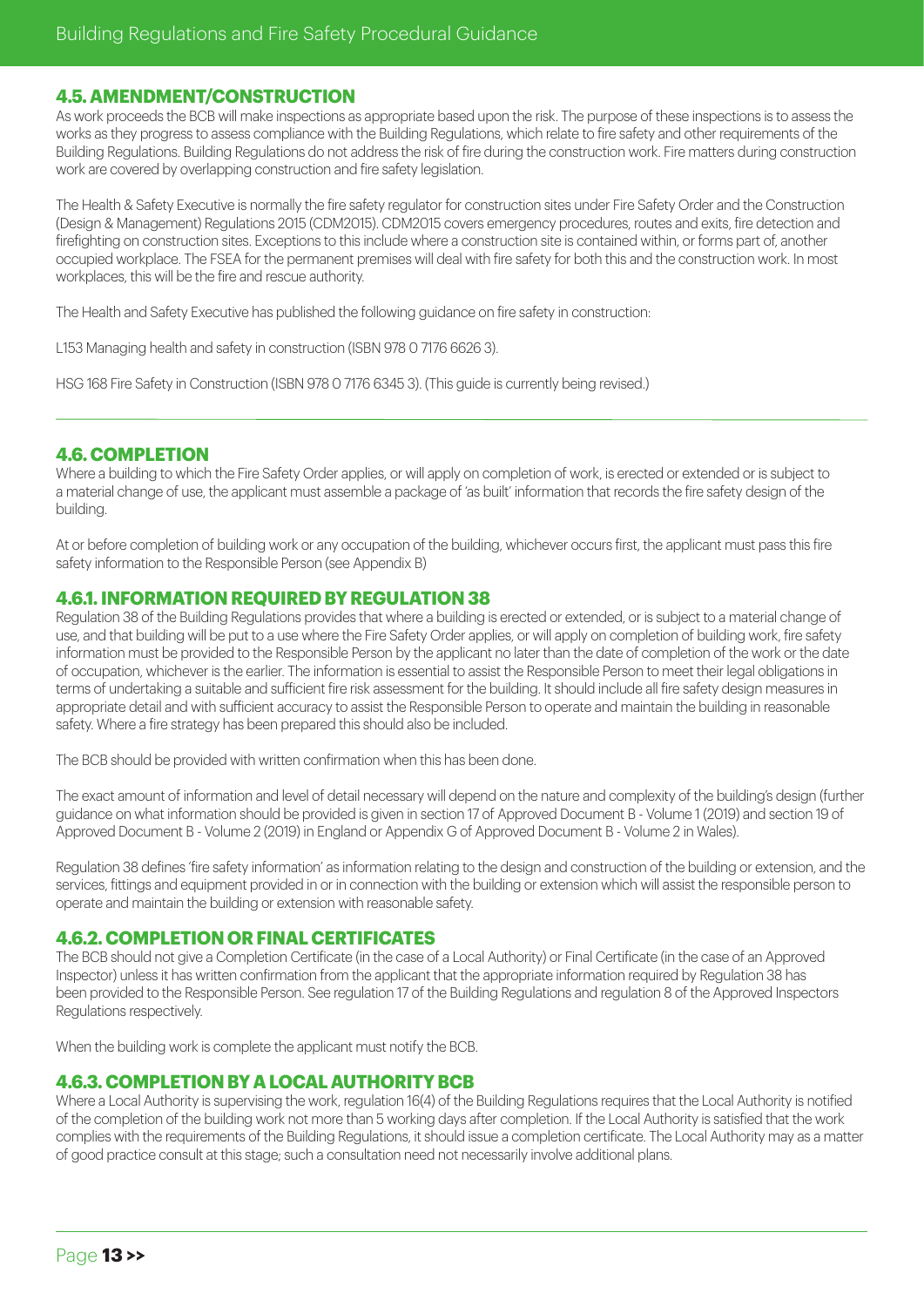# **4.6.4. COMPLETION BY APPROVED INSPECTOR AS BCB**

An approved inspector should advise the applicant of what notification arrangements should be followed at completion stage. An approved inspector must consult with the FSEA before issuing a final certificate (regulation 12 of the Approved Inspectors Regulations). Following completion of the work, if the approved inspector is satisfied that the work complies with the applicable requirements of the Building Regulations, they must give the Local Authority a final certificate. Approved inspectors are subject to a statutory time limit for the issue of a final certificate starting from the date of occupation.

# **4.6.5. ISSUE OF CERTIFICATES**

The BCB should send a copy of the completion or final certificate to the FSEA including a copy of the 'as built' fire strategy.

The FSEA should have regard to the completion or final certificate when reviewing the fire safety provisions of an occupied building under the Fire Safety Order.

If, having been notified of completion, the BCB cannot issue a completion certificate or final certificate, it should explain to the applicant in writing why this is so.

Where fire safety issues are involved, the BCB should send a copy of this explanation to the FSEA. If necessary, the FSEA and the BCB should meet to discuss any inadequacies that are thought to exist in the means of escape or structural fire precautions and consider what options are available for advice or enforcement.

# **4.6.6. OCCUPATION**

Prior to occupying the building, the owner or occupier must ensure that where relevant the statutory obligations in relation to completion are met.

If it is proposed to occupy a building when the BCB has not issued a completion or final certificate then, in certain circumstances, the BCB must be notified of the timing and extent of the occupation in advance.

Where a Local Authority is supervising work involving the erection of a building, regulation 16(5) of the Building Regulations requires the applicant to notify the Local Authority at least 5 working days before any occupation prior to completion. In accordance with section 92 of the Building Act 1984, any such notice should be in writing.

Where an approved inspector is engaged and an initial notice including work involving the erection, extension or material alteration of a building to which the Fire Safety Order applies, or will apply after completion of the work, and the building (or relevant part) is occupied and no final certificate has been given, the initial notice will cease to have effect after a grace period of 4 weeks. This grace period is extended to 8 weeks for buildings consisting solely of flats or where the Order does not apply. At the end of the grace period, the building control function will revert to the Local Authority, unless the Local Authority agrees to extend the period.

Where a building is erected or extended, or is subject to a material change of use (as defined in the Building Regulations), and that building will be put to a use where the Fire Safety Order applies), or will apply on completion of building work, the applicant must pass the fire safety information to the Responsible Person before that building is occupied (see Appendix B) and should send confirmation to the BCB when this has been done.

# **4.7. BUILDING IN USE**

Where the Fire Safety Order applies (see 3.1.2, page 5), prior to occupation of the building or part of it the Responsible Person must ensure that they have effective fire safety arrangements in place. This includes the systematic approach to a fire risk assessment and the implementation of the provisions required to address the identified associated hazards and risks.

There is no period of grace for the Responsible Person to have effective fire safety arrangements in place. This includes fire safety arrangements and a suitable and sufficient fire risk assessment which must be recorded if you employ more than 5 people however best practice is these should be recorded in all cases. The documentation must be in place on the first day that the building is occupied.

There may be additional hazards and risks associated with the logistics of moving an organisation into a new building. These need to be addressed by the Responsible Person.

If the designer has used a management or fire engineered solution as part of the design and approvals process, this should form part of the Responsible Person's fire safety arrangements and be evaluated by the fire risk assessment together with any other information provided under Regulation 38.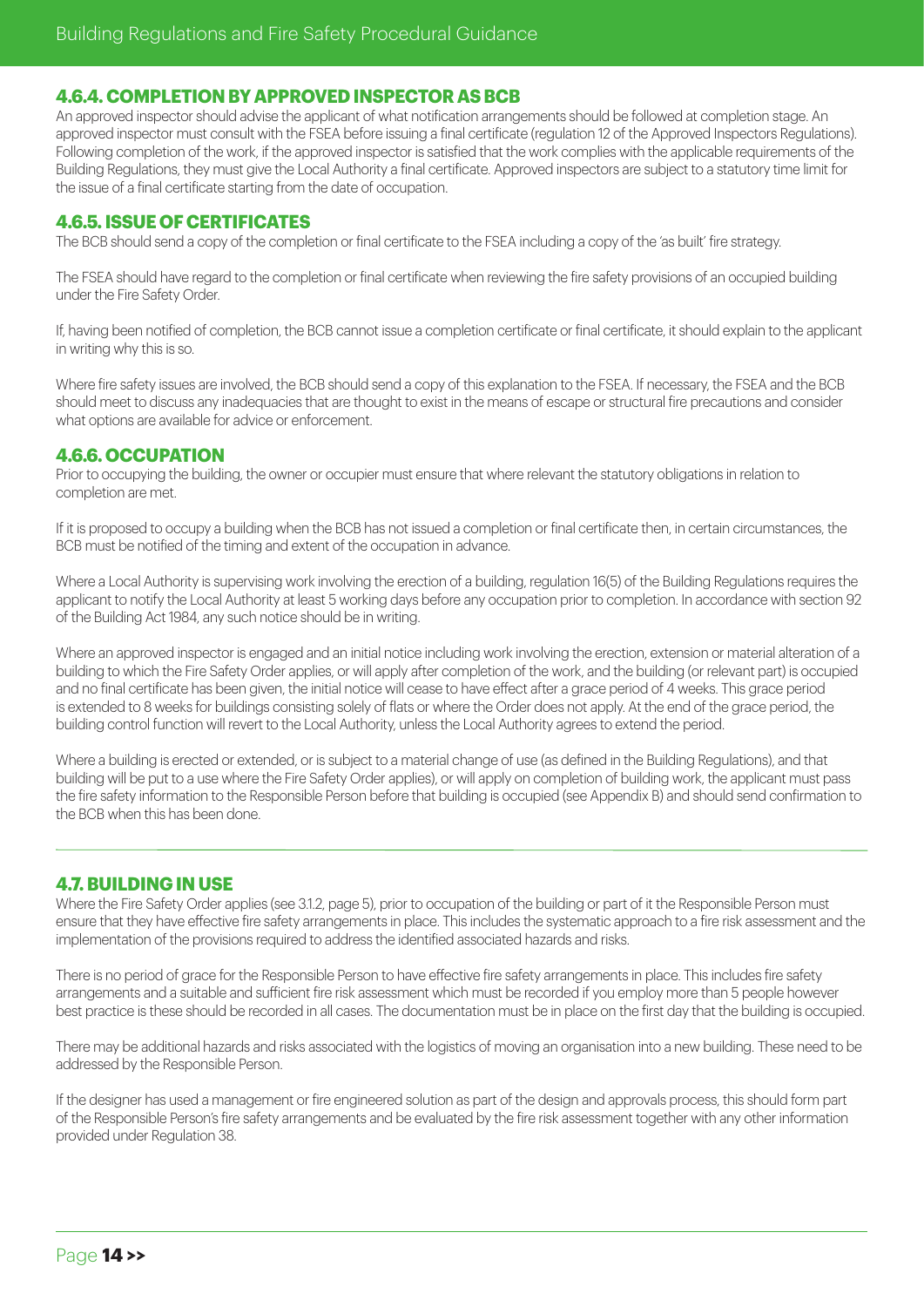# **APPENDIX A - FIRE SAFETY ORDER, ARTICLE 25 – THE ENFORCING AUTHORITY**

The text of the Fire Safety Order, Article 25 in relation to Enforcing Authorities is given below for convenience. Note that this text was correct at the time of publication and subsequent changes could be applied, reference to the current version of the Fire Safety Order should therefore be made by visiting [legislation.gov.uk](http://legislation.gov.uk)

**A.1** For the purposes of the Fire Safety Order, 'enforcing authority' means:

**a.** the fire and rescue authority for the area in which premises are, or are to be, situated, in any case not falling within any of subparagraphs (b) to (e)

**b.** the Health and Safety Executive in relation to:

**i.** any premises for which a licence is required in accordance with section 1 of the Nuclear Installations Act 1965 or for which a permit is required in accordance with section 2 of that Act

**ii.** any premises which would, except for the fact that it is used by, or on behalf of, the Crown, be required to have a licence or permit in accordance with the provisions referred to in sub-paragraph (i)

**iii.** a ship, including a ship belonging to Her Majesty which forms part of Her Majesty's Navy, which is in the course of construction, reconstruction or conversion or repair by persons who include persons other than the master and crew of the ship

iv. any workplace which is or is on a construction site within the meaning of regulation 2(1) of the Construction (Health, Safety and Welfare) Regulations 1996 and to which those Regulation s apply, other than construction sites referred to in regulation 33 of those Regulations (see 2.28)

**c.** the fire service maintained by the Secretary of State for Defence in relation to:

- **i.** premises, other than premises falling within paragraph (b)(iii), occupied solely for the purposes of the armed forces of the Crown **ii.** premises occupied solely by any visiting force or an international headquarters or defence organisation designated for the purposes of the International Headquarters and Defence Organisations Act 1964
- **iii.** premises, other than premises falling within paragraph (b)(iii), which are situated within premises occupied solely for the purposes of the armed forces of the Crown but which are not themselves so occupied
- **d.** the relevant Local Authority in relation to premises which consist of:

**i.** a sports ground designated as requiring a safety certificate under section 1 of the Safety of Sports Grounds Act 1975 (safety certificates for large sports stadia)

ii. a regulated stand within the meaning of section 26(5) of the Fire Safety and Safety of Places of Sport Act 1987 (safety certificates for stands at sports grounds)

- **e.** a fire inspector, or any person authorised by the Secretary of State or, in Wales, Welsh Ministers to act for the purposes of this Order, in relation to:
	- **i.** premises owned or occupied by the Crown, other than premises falling within paragraph (b)(ii) and (c)

**ii.** premises in relation to which the United Kingdom Atomic Energy Authority is the Responsible Person, other than premises falling within paragraph (b)(ii).

# **APPENDIX B - ARTICLE 3, THE FIRE SAFETY ORDER - THE RESPONSIBLE PERSON**

**B.1** Article 3 of the Fire Safety Order defines 'Responsible Person' for the purposes of the Order as:

**a.** in relation to a workplace, the employer, if the workplace is to any extent under his control

**b.** in relation to any other premises:

**i.** the person who has control of the premises (as occupier or otherwise) in connection with the carrying on by him of a trade, business or other undertaking (for profit or not), or

**ii.** the owner, where the person in control of the premises does not have control in connection with the carrying on by that person of a trade, business or other undertaking.

**B.2** Article 5(1) places a duty on employers to ensure that the requirements of the Order and any regulations made under it are complied with in respect of their premises. This responsibility reflects the employer's responsibility under European Community law to ensure the safety of his employees. Article 5(2) imposes a similar duty on the Responsible Person in relation to non-workplaces. In such cases, the Responsible Person is under a duty to ensure that the requirements of the Order and any regulations made under it are complied with in respect of the premises, so far as they concern matters within the Responsible Person's control.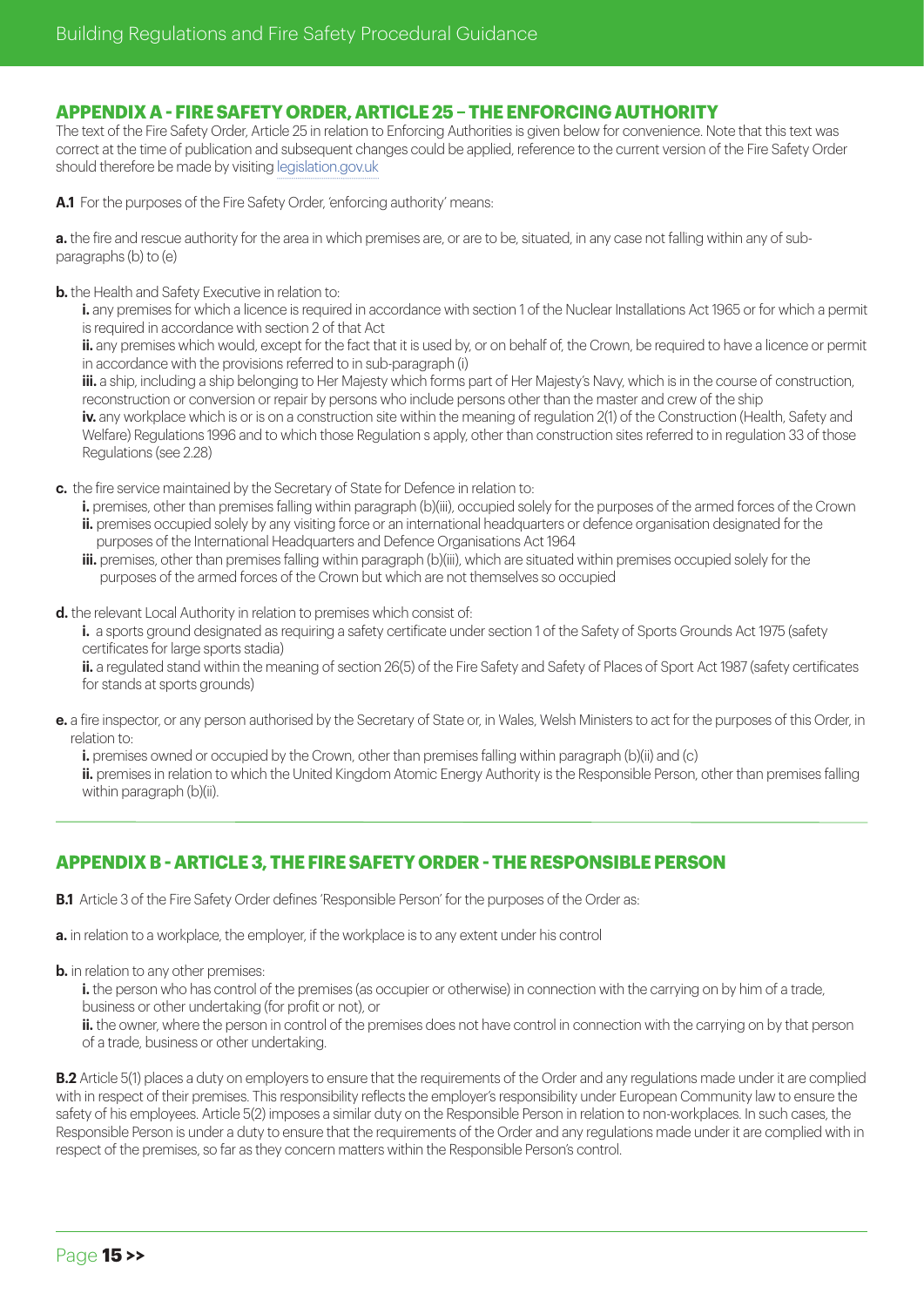**B.3** Article 5(3) also imposes a similar duty on any person other than the Responsible Person who has to any extent control of the premises (the duty extending only so far as the extent of control). This could, for example, apply to a contractor who is responsible for maintaining a fire alarm system or for the supply, fitting and maintenance of any passive fire protection.

# **FIRE SAFETY INFORMATION**

**B.4** Where regulation 38 of the Building Regulations applies, the applicant is required to provide 'as built' fire safety information to the Responsible Person. In many cases, at the time of occupation or completion, whichever occurs earlier, the identity of the Responsible Person will be clear. However, there will be some cases where there may be more than one person with responsibility for the premises in question; in other cases, the identity of the Responsible Person once the premises become occupied for the first time may not yet be known. In such situations, the following guidance may be of assistance.

For some premises there may be more than one person who will have control of the premises and it may not always be possible clearly to identify every person to whom the information should be given. The applicant should endeavour wherever possible to pass the information on to the person most likely to benefit from and be able to act upon the information provided.

Article 22 of the Fire Safety Order requires that where two or more Responsible Persons share, or have duties in respect of, the same premises they must co-operate with each other. This could include sharing any relevant information they may have been provided with in accordance with regulation 38 of the Building Regulations. For example:

**a.** In the case of work to an individual retail unit in a shopping centre it may be more appropriate to provide the information to the operator of that unit, while information relating to works carried out in the common parts of the centre should be provided to the centre management. However, in both cases the respective Responsible Persons would be expected to communicate any relevant information that may affect the other.

**b.** In situations where the person who will have control of the premises when it is first occupied is not known at the time of completion, the relevant information should be provided to whoever has control of the premises at that time. The information can then be passed on to the appropriate person once they become known.

# **APPENDIX C - DETERMINATION – THE FIRE SAFETY ORDER**

Official guidance can be found here<https://www.gov.uk/guidance/determinations-under-the-fire-safety-order>

**C.1** If the Responsible Person, being under an obligation to do so, has failed to comply with any provision of the Fire Safety Order and they cannot agree with the fire safety enforcing authority on the measures that are necessary to remedy the failure, article 36 of the Order provides for a determination by the Secretary of State or, in Wales Welsh Ministers.

**C.2** Article 36 may only be used to determine a dispute where the fire safety enforcing authority and the Responsible Person both agree that a failure to comply has occurred and agree to refer the question to the Secretary of State or, in Wales, to the Welsh Ministers.

**C.3** The application for a determination must clearly set out the provisions of the Order in issue, the steps taken by the Responsible Person to comply with the provision, the extent to which those steps fail to meet the provision and the measures proposed by both parties to remedy the failure to meet the provision. The application must also provide the following information:

**a.** the names and addresses of the enforcing authority and the Responsible Person and the address of the premises in question (if different from that of the Responsible Person)

**b.** a copy of all relevant correspondence between the parties, and

**c.** a copy of any other documentation supporting the measures proposed to meet the provision in question, including the relevant guide to accompany the Order or any other applicable guidance.

**C.4** The Secretary of State or, in Wales, Welsh Ministers may require by notice further information from either party. This should be provided within the period specified in the notice and copied to the other party.

**C.5** Once the decision has been issued, the Secretary of State or, in Wales, Welsh Ministers has no further jurisdiction. The fire safety enforcing authority, however, may not take any enforcement action if the effect of the action would be to conflict with the Secretary of State's or, in Wales, Welsh Ministers determination.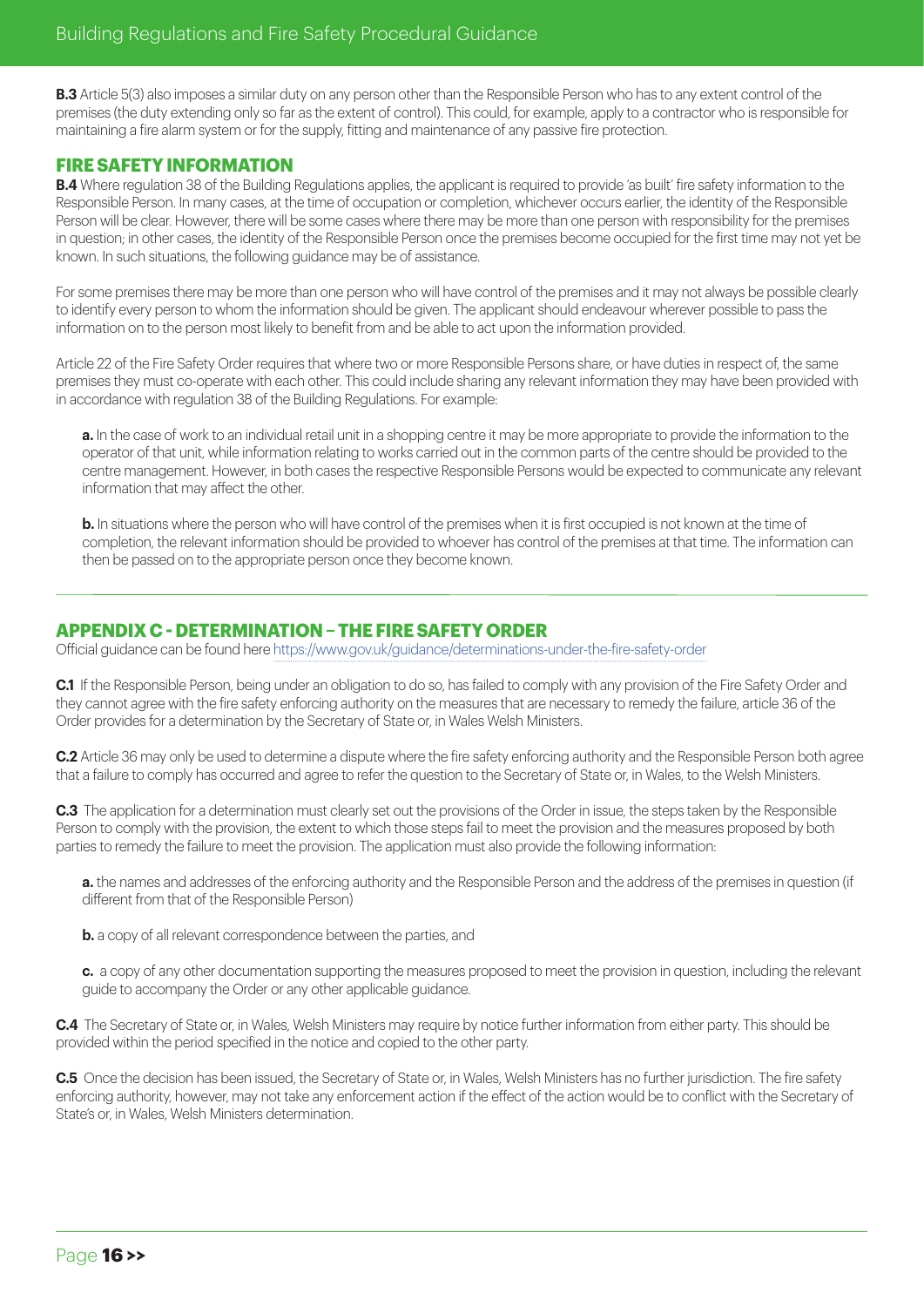#### **APPENDIX D - DETERMINATION – BUILDING REGULATIONS**

**D.1** If the applicant and a building control body disagree about whether plans of proposed work are in conformity with the Building Regulations, the applicant can seek a determination of the question from the Secretary of State or, in Wales, from Welsh Ministers under either section 16(10) (local authorities) or section 50(2) (approved inspectors) of the Building Act 1984.

**D.2** An application for a determination should be sent to the Department for Communities and Local Government or, in Wales, to the Welsh Assembly Government, who will charge a fee of half the relevant plans charge subject to a minimum of £100 and maximum of £1000. **D.3** The applicant should explain why they consider the proposal does comply, accompanying the statement of case with relevant drawings and a copy of any rejection notice.

**D.4** Guide to Determinations and Appeals under the Building Act 1984 can be found at

#### For England:

[https://assets.publishing.service.gov.uk/government/uploads/system/uploads/attachment\\_data/file/5978/1877971.pdf](https://assets.publishing.service.gov.uk/government/uploads/system/uploads/attachment_data/file/5978/1877971.pdf).

For Wales:

<https://gov.wales/sites/default/files/publications/2019-07/guide-to-determinations-and-appeals-under-the-building-act-1984.pdf>

# **APPENDIX E - DISPENSATION – STATUTORY CONSULTATION**

**E.1** The Local Authority is obliged by section 15 of the Building Act 1984 to consult the fire safety enforcing authority before relaxing or dispensing with a requirement of the Building Regulations that relates to:

- **a.** structural fire precautions
- **b.** the provision of means of escape from buildings in case of fire
- **c.** the provision of means for securing that such means of escape can be safely and effectively used at all material times

**E.2** The Local Authority should also consult with the fire safety enforcing authority where it intends to relax or dispense with requirement B5 (access and facilities for the fire service).

**E.3** The consultation should follow the form described in section 2, with the fire safety enforcing authority responding in writing.

**Note** Approved inspectors do not have the power to dispense with any requirements of the Building Regulations.

# **APPENDIX F - FIRE AND RESCUE SERVICES ACT 2004**

**F.1** Section 6(2)(b) of this Act has particular relevance to this guide. It requires every fire and rescue authority to secure efficient arrangements for giving, when requested, advice in respect of buildings in the area of the fire and rescue authority as to:

- **a.** fire prevention
- **b.** restricting the spread of fire
- **c.** means of escape in case of fire

**F.2** During the consultation process a fire safety enforcing authority may offer goodwill advice to applicants that is not enforceable under legislation. It is important that this advice is clearly differentiated from advice relating to statutory requirements and that the benefits of adopting the advice are clearly explained.

# **APPENDIX G - THE FIRE SAFETY ORDER, ARTICLE 29 - ALTERATIONS NOTICES**

**G.1** An alterations notice under article 29 of the Fire Safety Order (see 2.25) may be served by the fire safety enforcing authority in relation to high-risk premises (or premises which would be high risk if any change is made to them). It alerts the fire safety enforcing authority to any potential problems and allows an intervention before changes are made which significantly increase the risk.

**G.2** Article 35 provides for an appeal to a magistrates' court against the service of an alterations notice. On an appeal, the court may either cancel or affirm the notice (and in affirming it may do so either in its original form or with modifications). There is a further appeal from the magistrates' court to the Crown Court.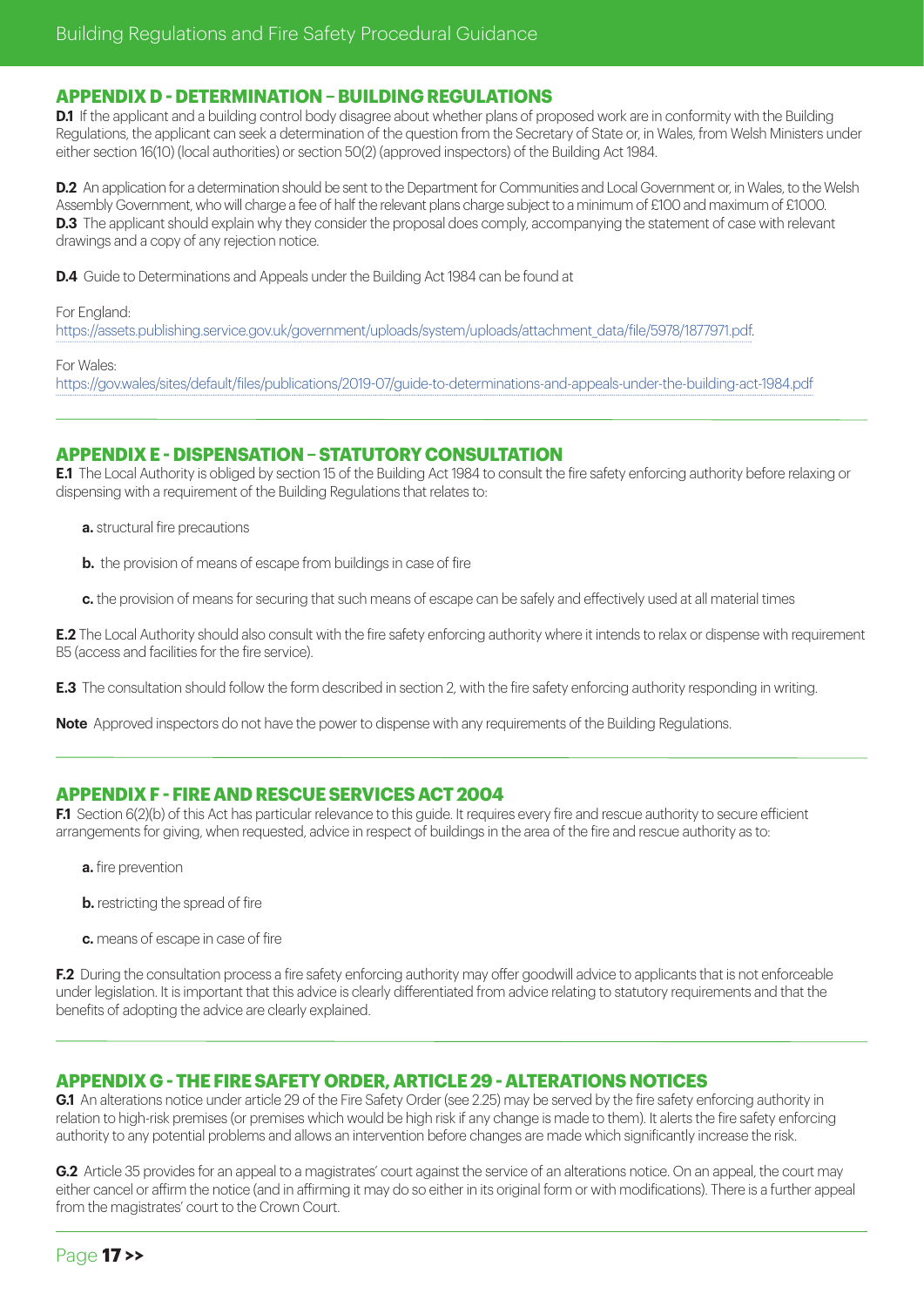**G.3** Where an alterations notice has been served in respect of premises, the Responsible Person must, before making any of the changes specified in paragraph G.4 which may result in a significant increase in risk, notify the fire safety enforcing authority of the proposed changes.

**G.4** The changes referred to in paragraph G.3 are:

- **a.** a change to the premises
- **b.** a change to the services, fittings or equipment in or on the premises
- **c.** an increase in the quantities of dangerous substances which are present in or on the premises

**d.** a change to the use of the premises

**G.5** An alterations notice may include a requirement that, in addition to the notification required by paragraph G.3, the Responsible Person must:

**a.** take all reasonable steps to notify the terms of the notice to any other person who has duties under article 5(3) in respect of the premises

- **b.** record the information prescribed in article 9(7), in accordance with article 9(6)
- **c.** record the arrangements required by article 11(1), in accordance with article 11(2), and
- **d.** before making the changes referred to in paragraph G.3, send the fire safety enforcing authority the following: **i.** a copy of the risk assessment, and
	- **ii.** a summary of the changes he proposes to make to the existing general fire precautions.

**G.6** An alterations notice may be withdrawn at any time and the notice is deemed to be in force until such time as it is withdrawn or cancelled by the court under article 35(2).

# **APPENDIX H - OTHER RELATED LEGISLATION**

Premises where other legislation requires notice to or consultation with the fire safety enforcing authority:

**H.1** Animal establishments

Pet Animals Act 1951

Animal Boarding Establishments Act 1963

Riding Establishments Act 1964 (as amended)

Breeding of Dogs Act 1973

Zoo Licensing Act 1981

These premises are controlled by a licensing system operated by local authorities and, in any decision to grant a licence, the licensing authority is obliged to have regard to the protection of animals in case of fire or in an emergency.

#### **H.2** - Local Acts

Many local acts exist which require consultation with the fire and rescue authority in respect of facilities and access for the fire service. Local Acts are generally available at [legislation.gov.uk](http://legislation.gov.uk) but may not be maintained with all amendments by The National Archives; therefore, the BCB or the FSEA should be consulted to advise on sections of Local Acts that may contain relevant additional consultation requirements.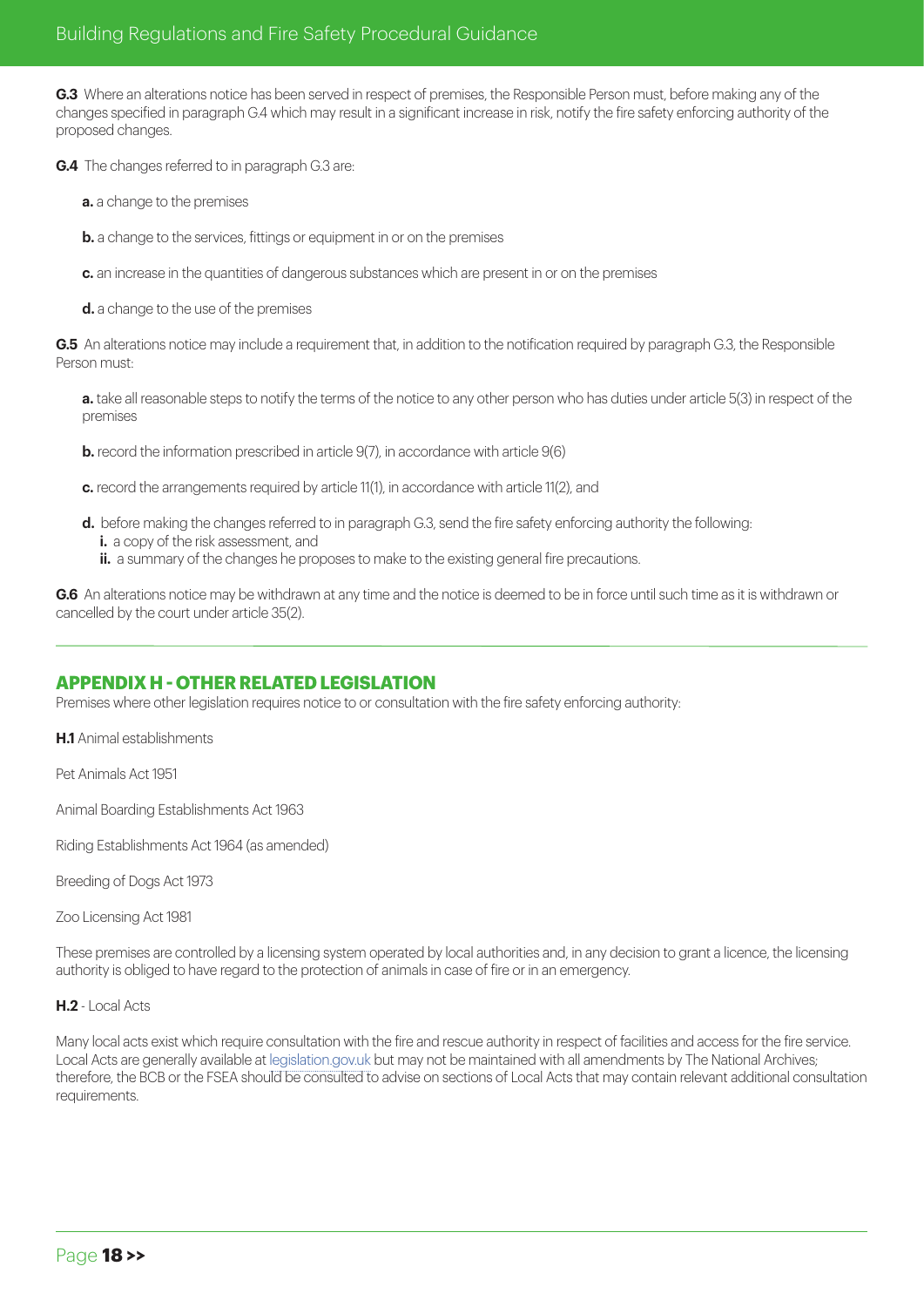# **APPENDIX J - FIRE & RESCUE SERVICE CONSULTATION PROFORMA**

| <b>1.0 Project Details</b>                                                                       |                                                           |                                                  |
|--------------------------------------------------------------------------------------------------|-----------------------------------------------------------|--------------------------------------------------|
| <b>Date of Consultation</b>                                                                      |                                                           |                                                  |
| Consultation Stage<br>(Note: if additional or design change please quote original FRS reference) | <b>Preliminary Design Advice</b>                          | <b>Statutory Consultation</b><br>(first)         |
|                                                                                                  | <b>Statutory Consultation</b><br>(additional information) | <b>Statutory Consultation</b><br>(design change) |
| <b>Site Address</b>                                                                              |                                                           |                                                  |
| <b>Scope of Works</b>                                                                            |                                                           |                                                  |
| <b>BCB Project Reference</b>                                                                     |                                                           |                                                  |
| <b>Building Control Body</b><br>(Name/Address/Phone/Email)                                       |                                                           |                                                  |
| <b>Fire Authority</b><br>(Name & Address)                                                        |                                                           |                                                  |
| <b>Applicant/Owner</b><br>(Name/Address/Phone/Email)                                             |                                                           |                                                  |
| <b>Principal Designer</b><br>(Name/Address/Phone/Email)                                          |                                                           |                                                  |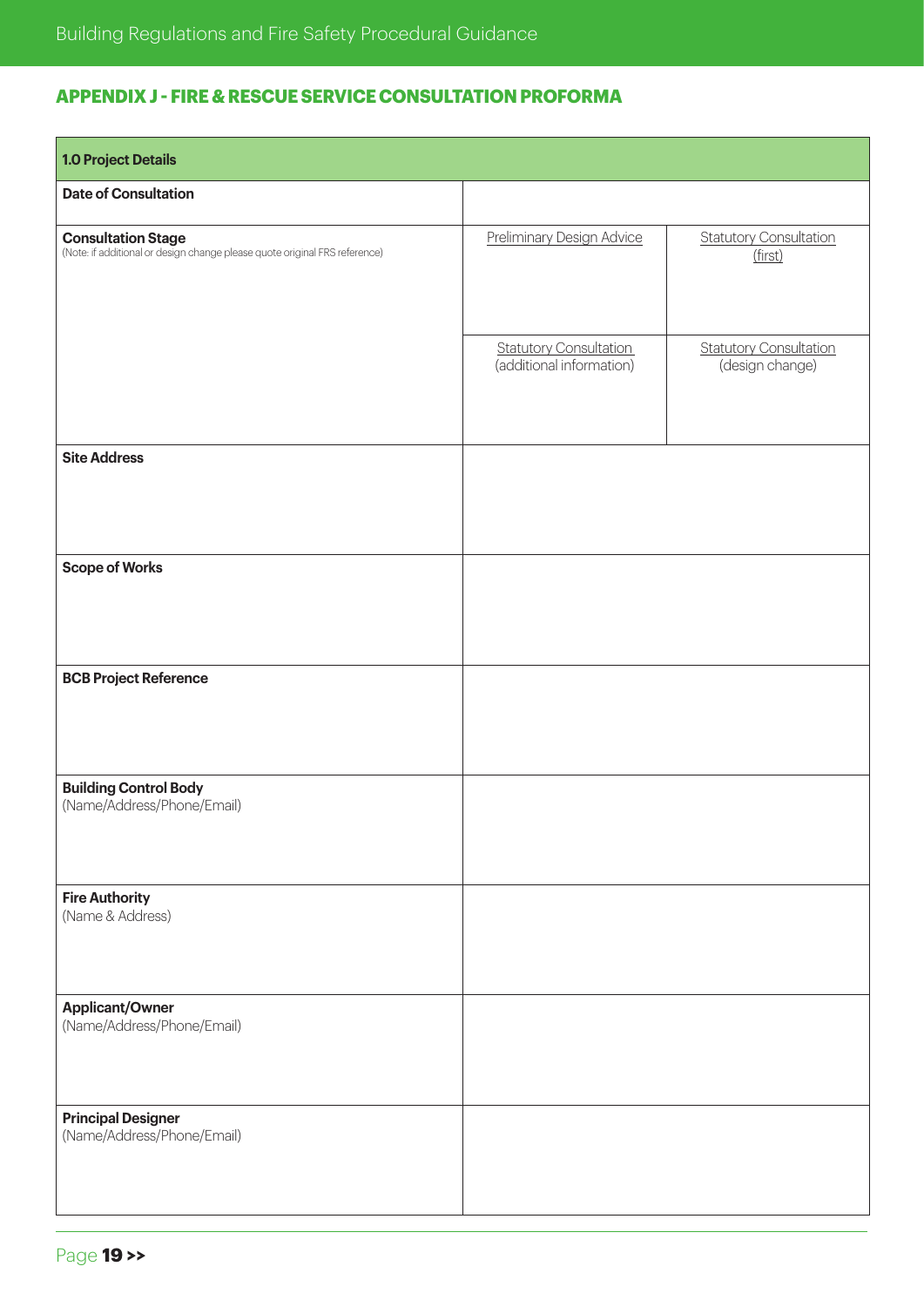| 2.0 Project Information                                                                |                                                             |                                                                                             |                                                                                           |            |  |               |
|----------------------------------------------------------------------------------------|-------------------------------------------------------------|---------------------------------------------------------------------------------------------|-------------------------------------------------------------------------------------------|------------|--|---------------|
| <b>Nature of Building Work</b>                                                         | New Build                                                   |                                                                                             | Extension                                                                                 | Alteration |  | Change of Use |
| <b>Purpose Group / Risk Profile</b><br>(state all as detailed in standard designed to) |                                                             |                                                                                             |                                                                                           |            |  |               |
| Approx. floor area (m2)<br>(Diagram D3 - ADB 2019<br>England)                          |                                                             |                                                                                             | Height to top storey (m)<br>(Diagram D6 - ADB 2019<br>England, Diagram C6 - ADB<br>Wales) |            |  |               |
| Total no. of storeys<br>(Diagram D5 - ADB 2019<br>England, Diagram C5 - ADB<br>Wales)  |                                                             | No. of basement storeys<br>(Diagram D5 - ADB 2019 in<br>England, Diagram C5 - ADB<br>Wales) |                                                                                           |            |  |               |
| Total proposed no. of occupants                                                        |                                                             |                                                                                             |                                                                                           |            |  |               |
| Fire resistance of elements of structure (please indicate all minimum levels):         |                                                             |                                                                                             |                                                                                           |            |  |               |
| <b>Scheme Complexity</b><br>(see definitions in appendix)                              | Simple premises<br>Complex premises                         |                                                                                             |                                                                                           |            |  |               |
|                                                                                        | Fire engineered premises<br>New premises in scope e.g. HRRB |                                                                                             |                                                                                           |            |  |               |
|                                                                                        | Specialist/other (please give details):                     |                                                                                             |                                                                                           |            |  |               |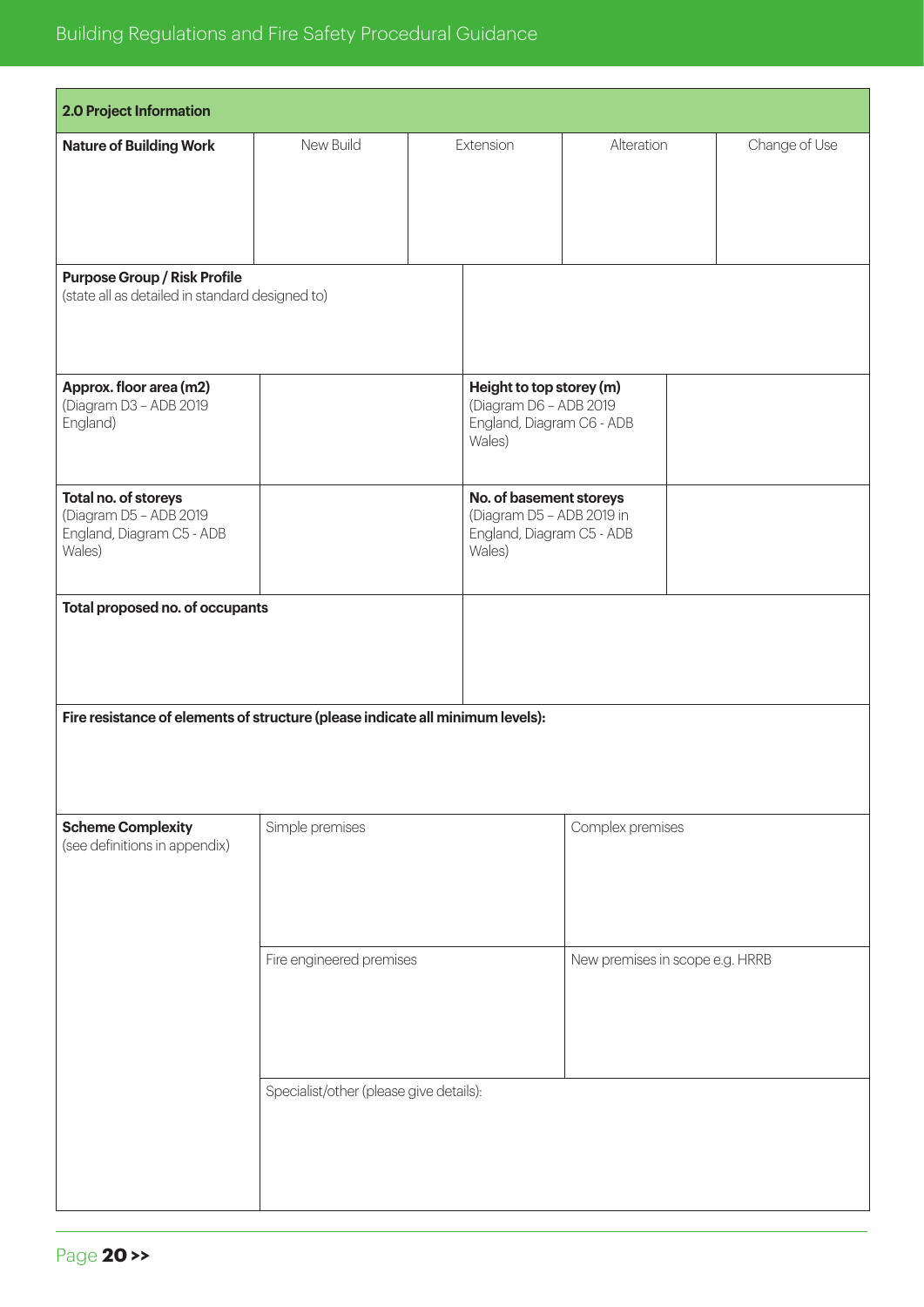| <b>Structural Frame Design &amp;</b><br><b>Fire Resistance:</b>                                                                                                                            | Combustibility                                                                                            |                      |                          |                            |
|--------------------------------------------------------------------------------------------------------------------------------------------------------------------------------------------|-----------------------------------------------------------------------------------------------------------|----------------------|--------------------------|----------------------------|
| (Note: information required to<br>inform potential complexity,<br>innovation, deviation from<br>traditional e.g. timber frame<br>with extensive voids and<br>plasterboard as FR protection | Combustible                                                                                               |                      | Non-combustible          |                            |
| method).                                                                                                                                                                                   | Please give details:                                                                                      |                      |                          |                            |
|                                                                                                                                                                                            |                                                                                                           |                      |                          |                            |
|                                                                                                                                                                                            |                                                                                                           |                      |                          |                            |
|                                                                                                                                                                                            |                                                                                                           | Fire Resistance (FR) |                          |                            |
|                                                                                                                                                                                            | Inherent FR                                                                                               |                      |                          | Proposed protection method |
|                                                                                                                                                                                            |                                                                                                           |                      | (if non-inherent)        |                            |
|                                                                                                                                                                                            |                                                                                                           |                      |                          |                            |
|                                                                                                                                                                                            | Please give details:                                                                                      |                      |                          |                            |
|                                                                                                                                                                                            |                                                                                                           |                      |                          |                            |
|                                                                                                                                                                                            |                                                                                                           |                      |                          |                            |
|                                                                                                                                                                                            |                                                                                                           |                      |                          |                            |
|                                                                                                                                                                                            |                                                                                                           | Creation of Voids    |                          |                            |
|                                                                                                                                                                                            | Minimal (Monolithic)                                                                                      |                      | Extensive voids/cavities |                            |
|                                                                                                                                                                                            |                                                                                                           |                      |                          |                            |
|                                                                                                                                                                                            |                                                                                                           |                      |                          |                            |
|                                                                                                                                                                                            | Please give details:                                                                                      |                      |                          |                            |
|                                                                                                                                                                                            |                                                                                                           |                      |                          |                            |
|                                                                                                                                                                                            |                                                                                                           |                      |                          |                            |
| Passive fire protection<br>(please provide details)                                                                                                                                        |                                                                                                           |                      |                          |                            |
|                                                                                                                                                                                            |                                                                                                           |                      |                          |                            |
| Is the premises façade/part                                                                                                                                                                | Yes                                                                                                       |                      |                          | No                         |
| of the façade to be clad?                                                                                                                                                                  | If yes, please give specification/details and in particular does Regulation 7(2) apply to any part of the |                      |                          |                            |
|                                                                                                                                                                                            | proposal?                                                                                                 |                      |                          |                            |
| Does Regulation 7(2) apply to                                                                                                                                                              | Yes all                                                                                                   | Yes partial          |                          | n <sub>O</sub>             |
| any part of the proposal?                                                                                                                                                                  |                                                                                                           |                      |                          |                            |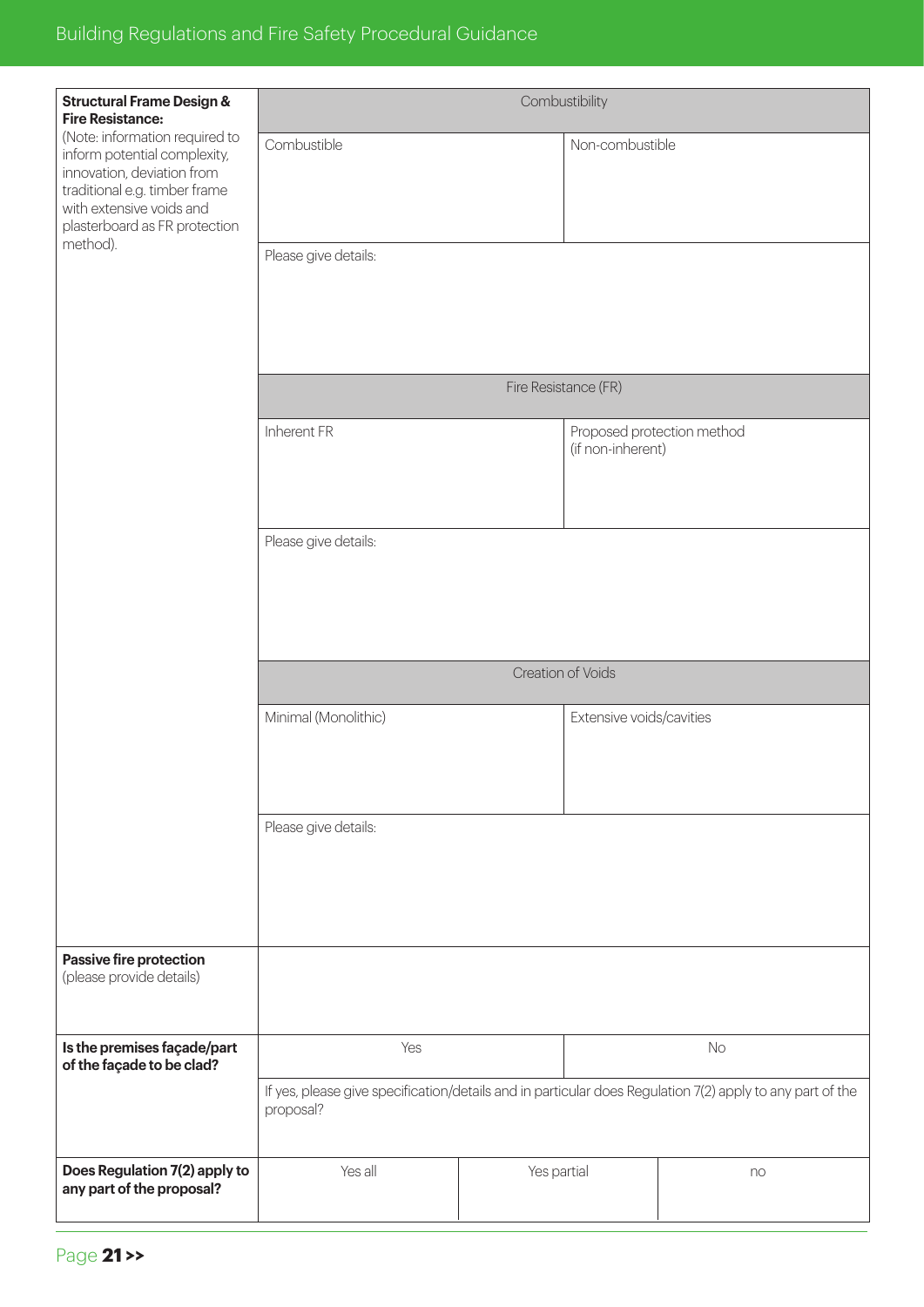| 3.0 Fire Suppression, Smoke Control, Fire Detection & other fire safety systems |  |                                                                                                                                                                                                                                                                                                                             |                                          |       |
|---------------------------------------------------------------------------------|--|-----------------------------------------------------------------------------------------------------------------------------------------------------------------------------------------------------------------------------------------------------------------------------------------------------------------------------|------------------------------------------|-------|
| Yes (full coverage)                                                             |  |                                                                                                                                                                                                                                                                                                                             | No                                       |       |
|                                                                                 |  |                                                                                                                                                                                                                                                                                                                             |                                          |       |
|                                                                                 |  |                                                                                                                                                                                                                                                                                                                             |                                          |       |
|                                                                                 |  |                                                                                                                                                                                                                                                                                                                             |                                          | Other |
|                                                                                 |  |                                                                                                                                                                                                                                                                                                                             |                                          |       |
|                                                                                 |  |                                                                                                                                                                                                                                                                                                                             |                                          |       |
|                                                                                 |  |                                                                                                                                                                                                                                                                                                                             |                                          |       |
| Is Automatic Fire Detection proposed?                                           |  |                                                                                                                                                                                                                                                                                                                             | No                                       |       |
|                                                                                 |  |                                                                                                                                                                                                                                                                                                                             |                                          |       |
|                                                                                 |  |                                                                                                                                                                                                                                                                                                                             |                                          |       |
| Details of smoke control provision:                                             |  |                                                                                                                                                                                                                                                                                                                             |                                          |       |
|                                                                                 |  |                                                                                                                                                                                                                                                                                                                             |                                          |       |
|                                                                                 |  |                                                                                                                                                                                                                                                                                                                             |                                          |       |
| Is emergency escape lighting proposed?                                          |  |                                                                                                                                                                                                                                                                                                                             | No                                       |       |
|                                                                                 |  |                                                                                                                                                                                                                                                                                                                             |                                          |       |
|                                                                                 |  |                                                                                                                                                                                                                                                                                                                             |                                          |       |
|                                                                                 |  |                                                                                                                                                                                                                                                                                                                             |                                          |       |
|                                                                                 |  |                                                                                                                                                                                                                                                                                                                             |                                          |       |
|                                                                                 |  |                                                                                                                                                                                                                                                                                                                             |                                          |       |
|                                                                                 |  |                                                                                                                                                                                                                                                                                                                             |                                          |       |
|                                                                                 |  |                                                                                                                                                                                                                                                                                                                             |                                          |       |
|                                                                                 |  | If yes, provide general commentary and any areas of code deviation:<br>Sprinkler<br>Details of 'other' installation (where applicable) and standard installed to:<br>If yes, provide commentary/specification and any areas of code deviation:<br>If yes, provide commentary/specification and any areas of code deviation: | Yes (partial)<br>Watermist<br>Yes<br>Yes | Gas   |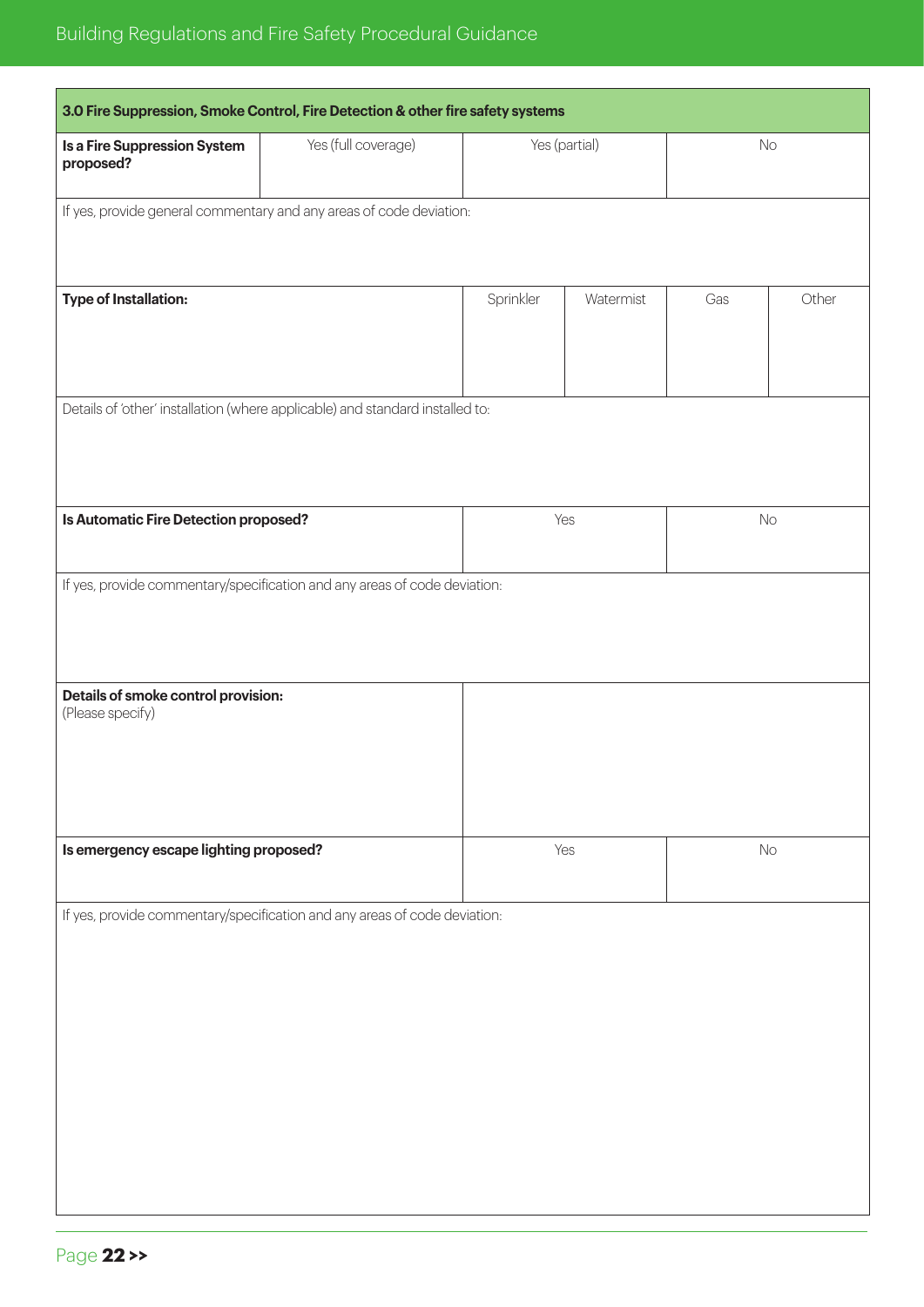# Building Regulations and Fire Safety Procedural Guidance

| <b>4.0 Evacuation Strategy</b>                    |        |        |          |                        |
|---------------------------------------------------|--------|--------|----------|------------------------|
| Please indicate the proposed evacuation strategy: |        |        |          |                        |
|                                                   |        |        |          |                        |
| Simultaneous                                      | Phased | Staged | Stay Put | Progressive Horizontal |
|                                                   |        |        |          |                        |
|                                                   |        |        |          |                        |
| Please provide commentary/detail if required:     |        |        |          |                        |
|                                                   |        |        |          |                        |
|                                                   |        |        |          |                        |
|                                                   |        |        |          |                        |
|                                                   |        |        |          |                        |
|                                                   |        |        |          |                        |
|                                                   |        |        |          |                        |
|                                                   |        |        |          |                        |

| 5.0 Access and Facilities for Firefighting                                    |     |           |
|-------------------------------------------------------------------------------|-----|-----------|
| Are access & facilities provided in accordance with B5<br>statutory guidance? | Yes | <b>No</b> |
| If no, provide detail on how the functional requirement B5 will be met:       |     |           |
|                                                                               |     |           |
|                                                                               |     |           |
|                                                                               |     |           |
|                                                                               |     |           |
| Is water provision in accordance with B5 statutory guidance?                  | Yes | No        |
| If no, provide detail on how the functional requirement B5 will be met:       |     |           |
|                                                                               |     |           |
|                                                                               |     |           |
|                                                                               |     |           |
|                                                                               |     |           |
|                                                                               |     |           |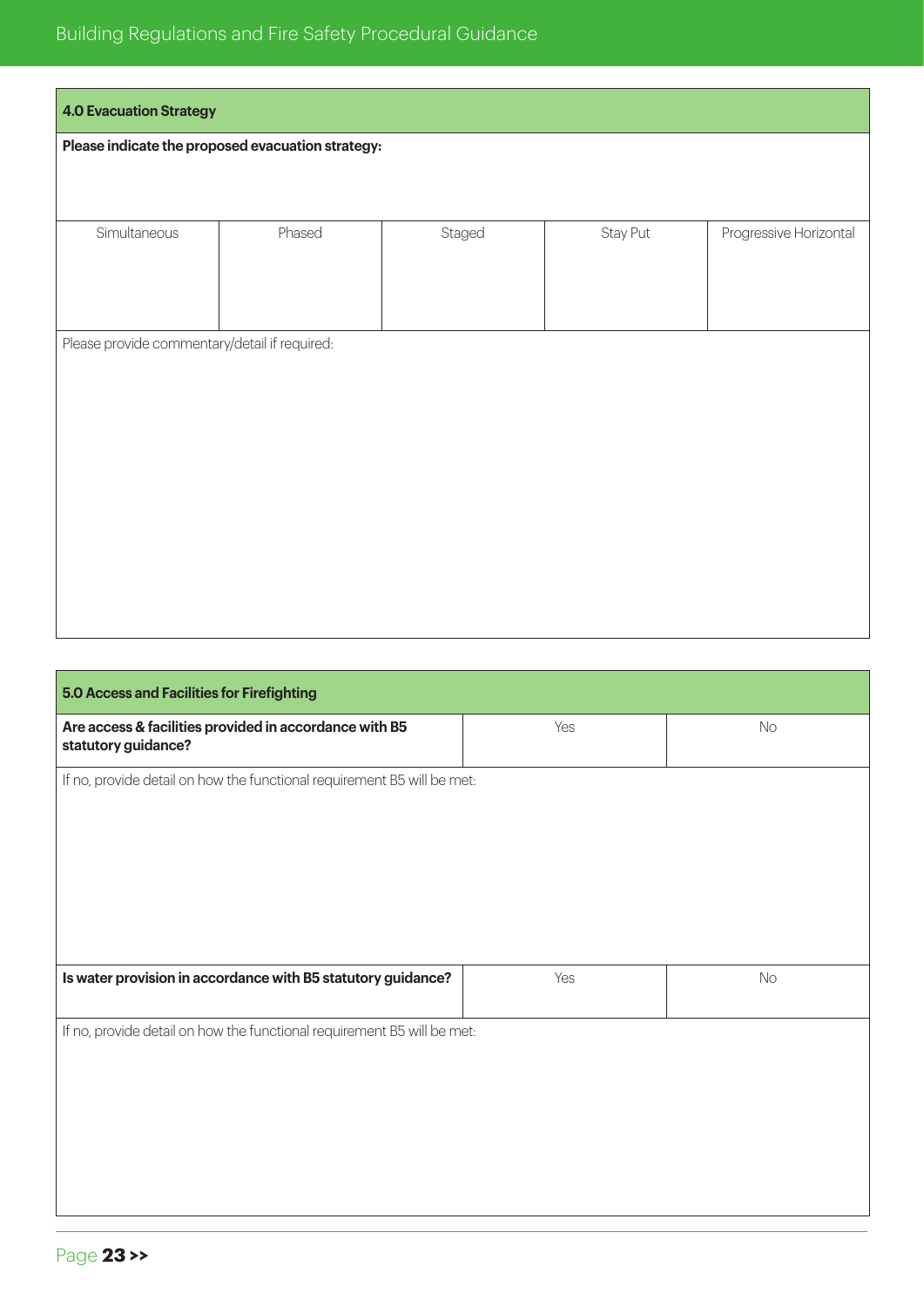| <b>6.0 Building Control Body Assessment</b>                                                                                                |                                               |    |  |
|--------------------------------------------------------------------------------------------------------------------------------------------|-----------------------------------------------|----|--|
| Principal fire safety design documents used in the                                                                                         | ADB V1                                        |    |  |
| assessment<br>(If 'other' then please specify):                                                                                            | ADB V2                                        |    |  |
|                                                                                                                                            | <b>BS9999</b>                                 |    |  |
|                                                                                                                                            | <b>BS9991</b>                                 |    |  |
|                                                                                                                                            | <b>BS/PD 7974</b>                             |    |  |
|                                                                                                                                            | <b>BB100</b>                                  |    |  |
|                                                                                                                                            | <b>HTM</b>                                    |    |  |
|                                                                                                                                            | Other                                         |    |  |
| Is there any deviation or design proposal not covered in the<br>indicated documents above?                                                 | Yes                                           | No |  |
|                                                                                                                                            | If yes provide details:                       |    |  |
|                                                                                                                                            |                                               |    |  |
|                                                                                                                                            |                                               |    |  |
|                                                                                                                                            |                                               |    |  |
| Has a performance based (fire engineered) solution been<br>adopted?                                                                        | Yes                                           | No |  |
|                                                                                                                                            | If yes, please confirm the BCB have verified: |    |  |
|                                                                                                                                            |                                               |    |  |
|                                                                                                                                            |                                               |    |  |
|                                                                                                                                            |                                               |    |  |
| Has a quantitative analysis (e.g. CFD Modelling, structural fire                                                                           | Yes                                           | No |  |
| engineering) enclosed with this consultation already been<br>reviewed by the BCB or their nominated consultant, and if so                  |                                               |    |  |
| by whom?                                                                                                                                   | If no provide details (if yes see below):     |    |  |
|                                                                                                                                            |                                               |    |  |
|                                                                                                                                            |                                               |    |  |
|                                                                                                                                            |                                               |    |  |
| If 'Yes', please provide reviewer's comments of the quantitative analysis, together with evidence of competency and any other<br>comments: |                                               |    |  |
|                                                                                                                                            |                                               |    |  |
|                                                                                                                                            |                                               |    |  |
| Are there any features considered as 'compensatory' in this<br>submission e.g. to allow a relaxation in another area?                      | Yes                                           | No |  |
| If 'yes', please provide further detail:                                                                                                   |                                               |    |  |
|                                                                                                                                            |                                               |    |  |
|                                                                                                                                            |                                               |    |  |
|                                                                                                                                            |                                               |    |  |
|                                                                                                                                            |                                               |    |  |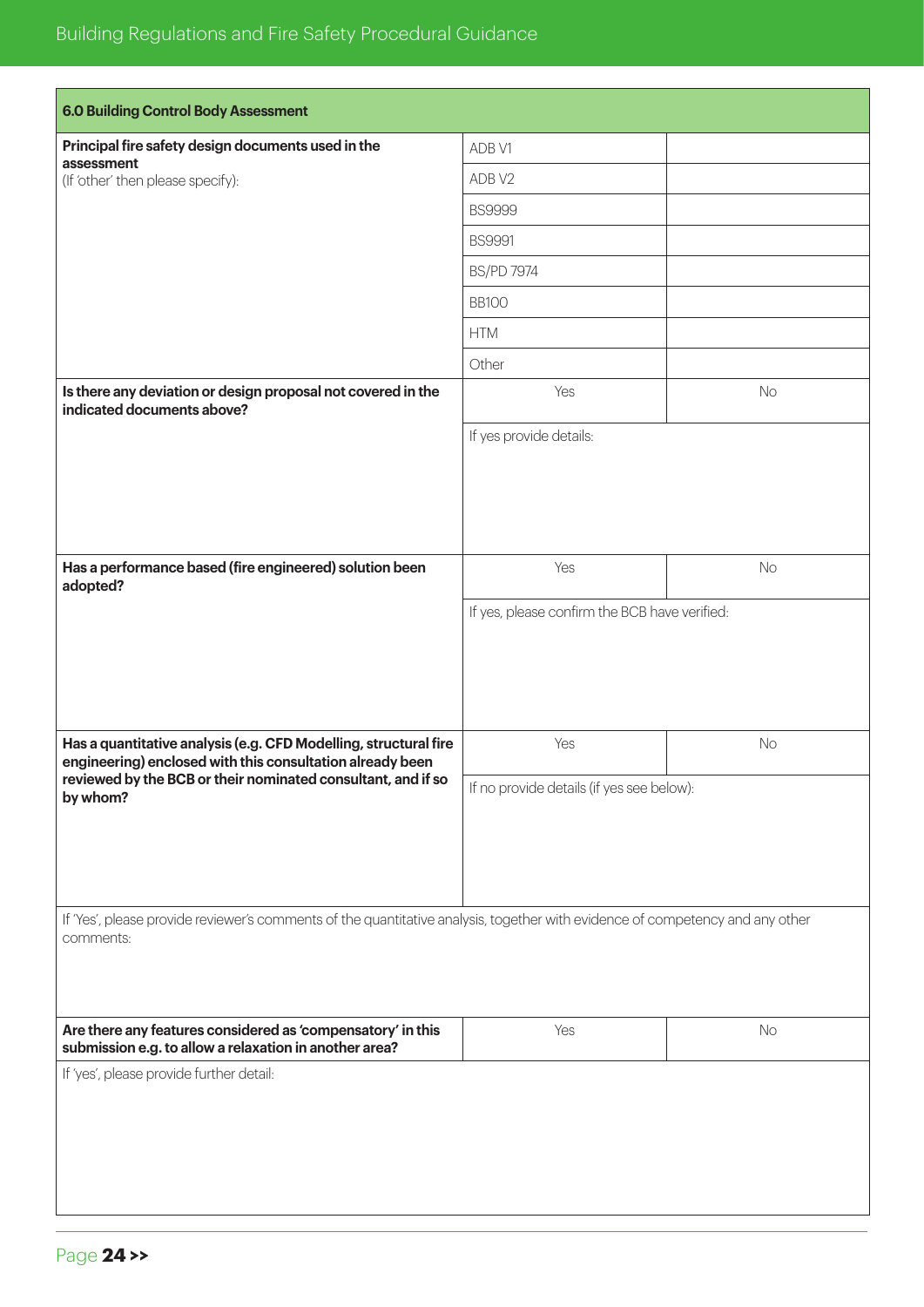| 7.0 Comments from the Building Control Body                                                                                               |                                           |                                                                                                   |
|-------------------------------------------------------------------------------------------------------------------------------------------|-------------------------------------------|---------------------------------------------------------------------------------------------------|
| The BCB confirms that the details<br>submitted have been reviewed<br>in accordance with the Building<br>Regulations and can confirm that: | The submission is considered satisfactory | The submission is considered satisfactory<br>subject to additional information as noted<br>below: |
| <b>Additional Comments:</b>                                                                                                               |                                           |                                                                                                   |

# **8.0 List of Supplied Information incl. document and drawing schedule**

Supplied information: E.g.: Fire Strategy

| <b>Title</b> | Reference | Version |
|--------------|-----------|---------|
|              |           |         |
|              |           |         |
|              |           |         |
|              |           |         |
|              |           |         |

# Drawing Schedule:

| <b>Title</b> | Reference | Version |
|--------------|-----------|---------|
|              |           |         |
|              |           |         |
|              |           |         |
|              |           |         |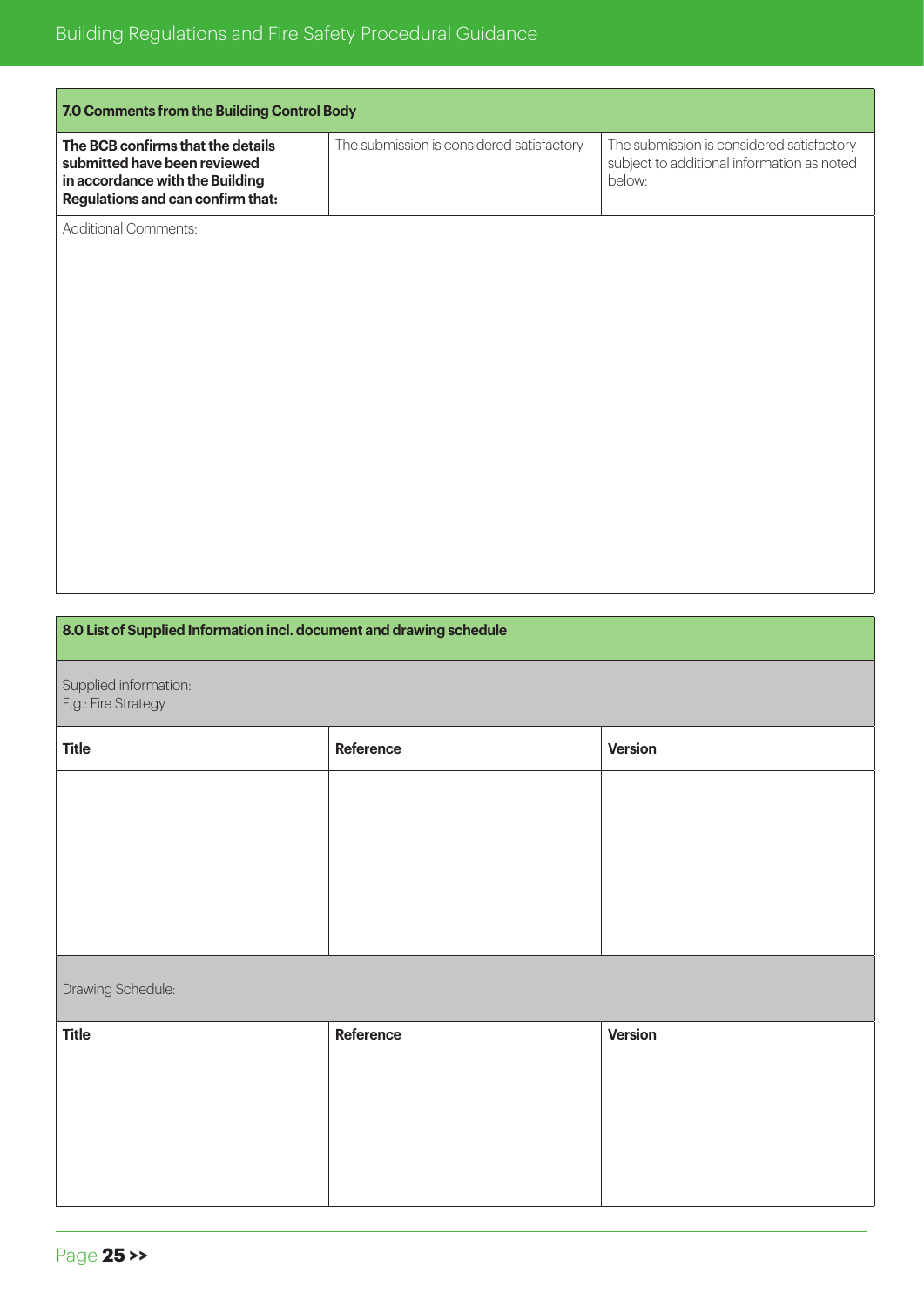**APPENDIX K – DIAGRAMMATICAL REPRESENTATION OF CONSULTATION PROCEDURES**

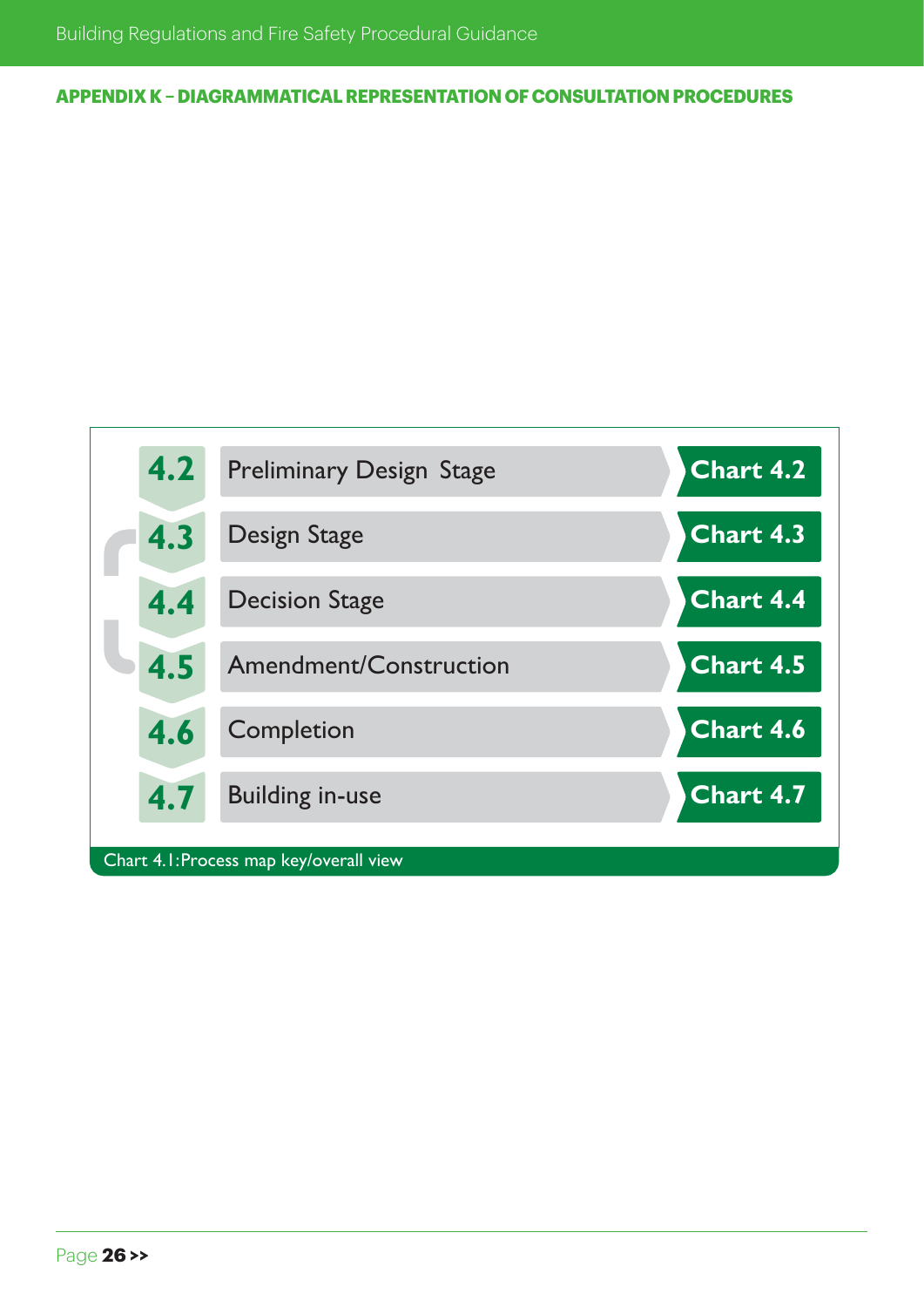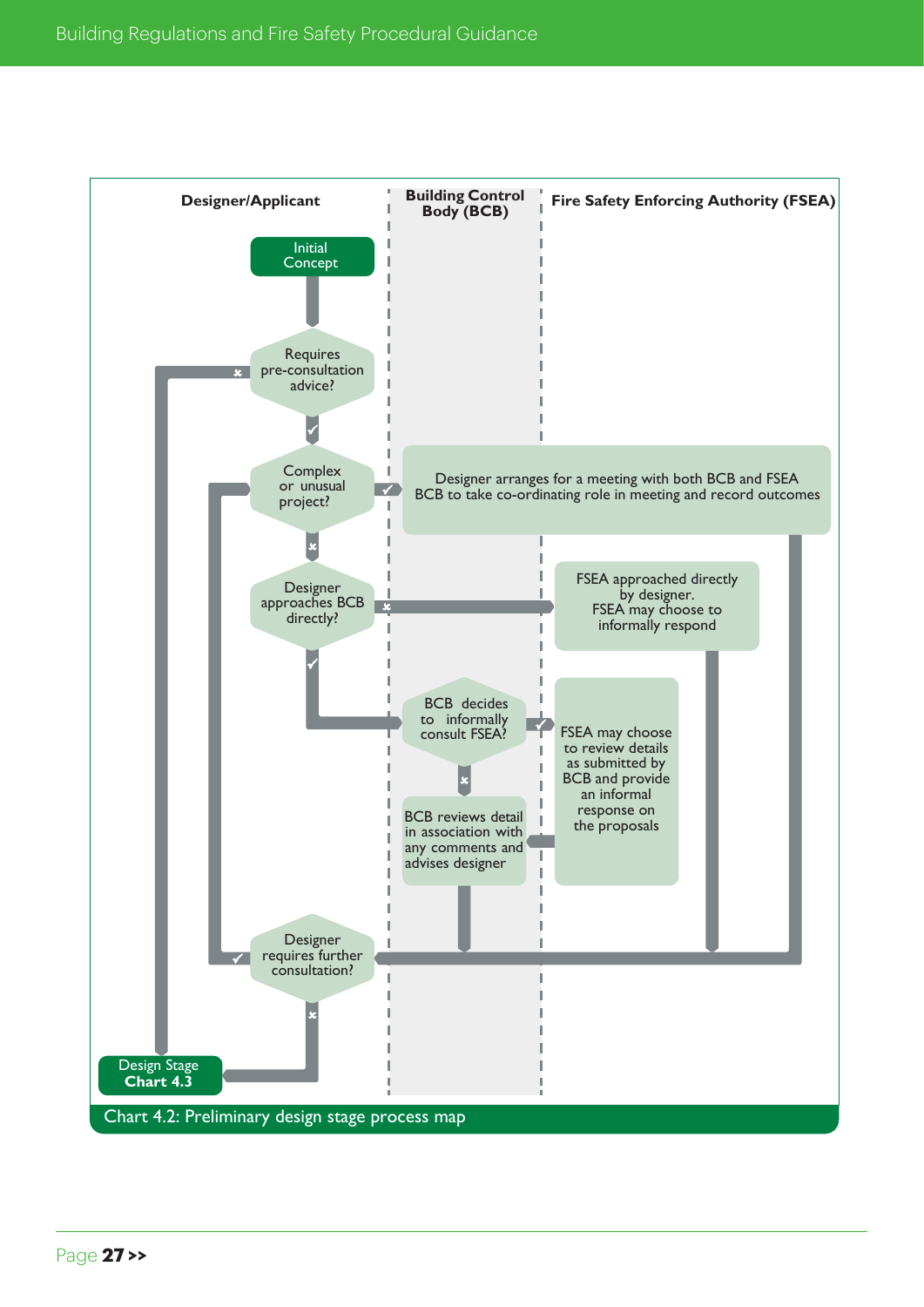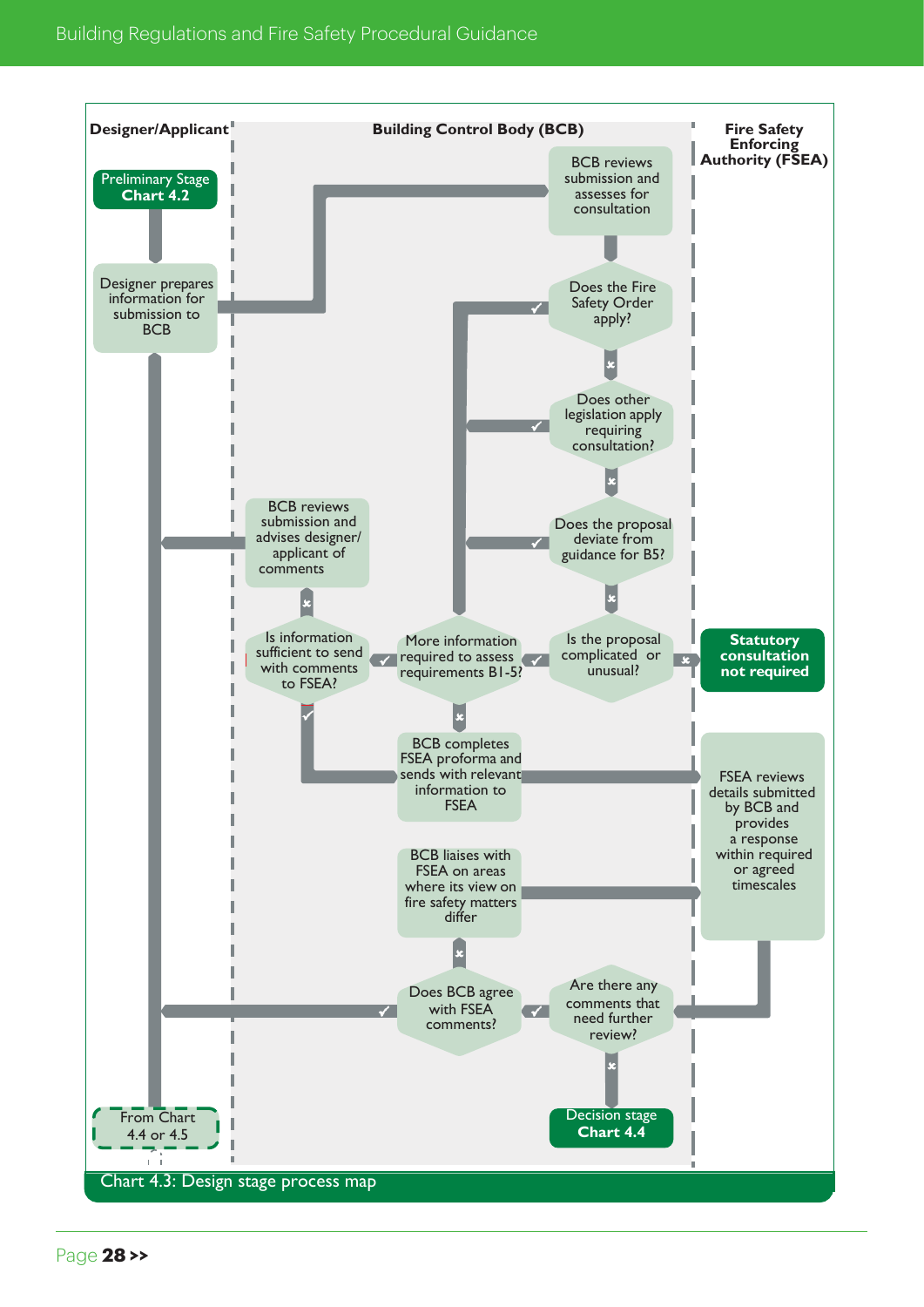

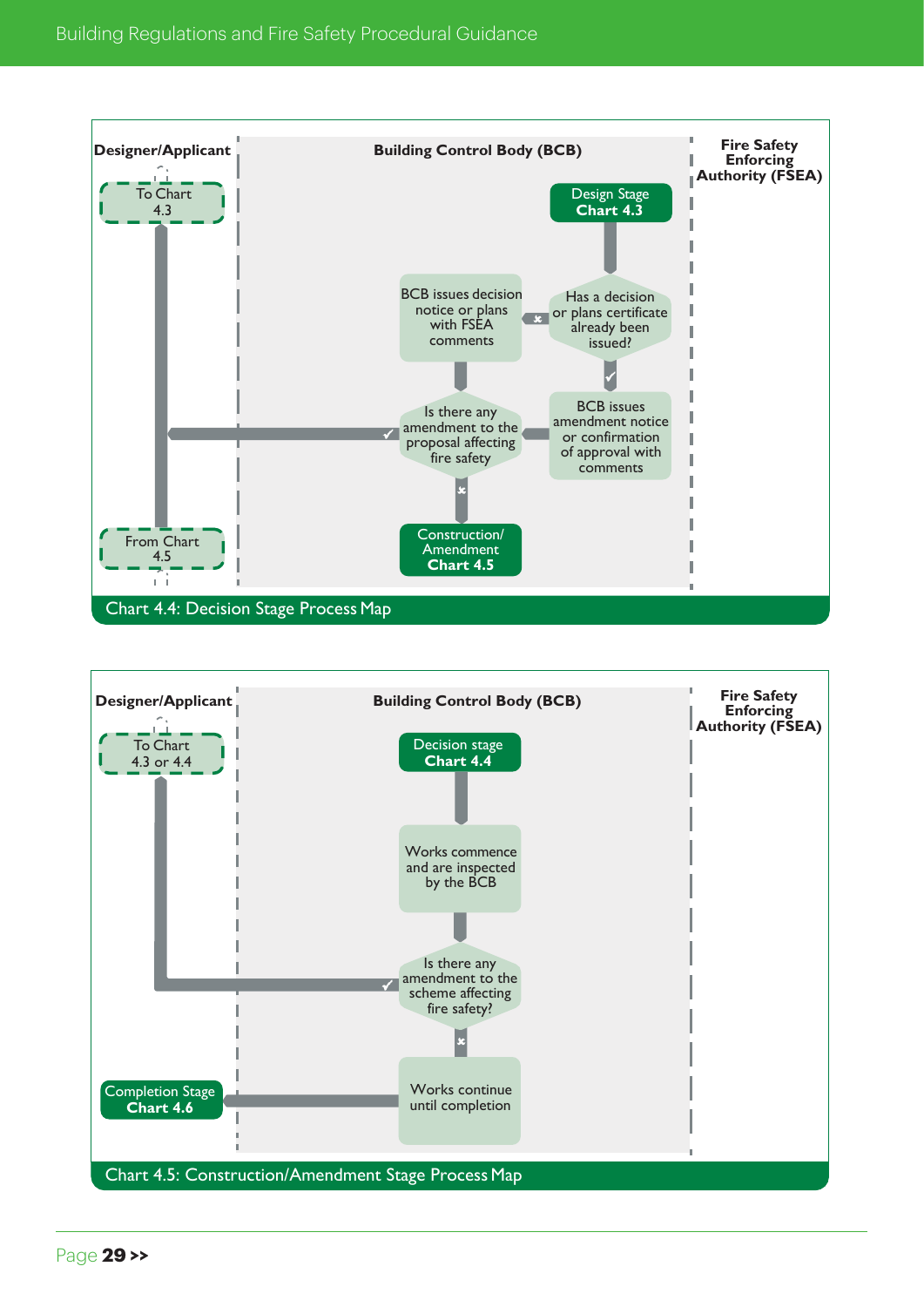